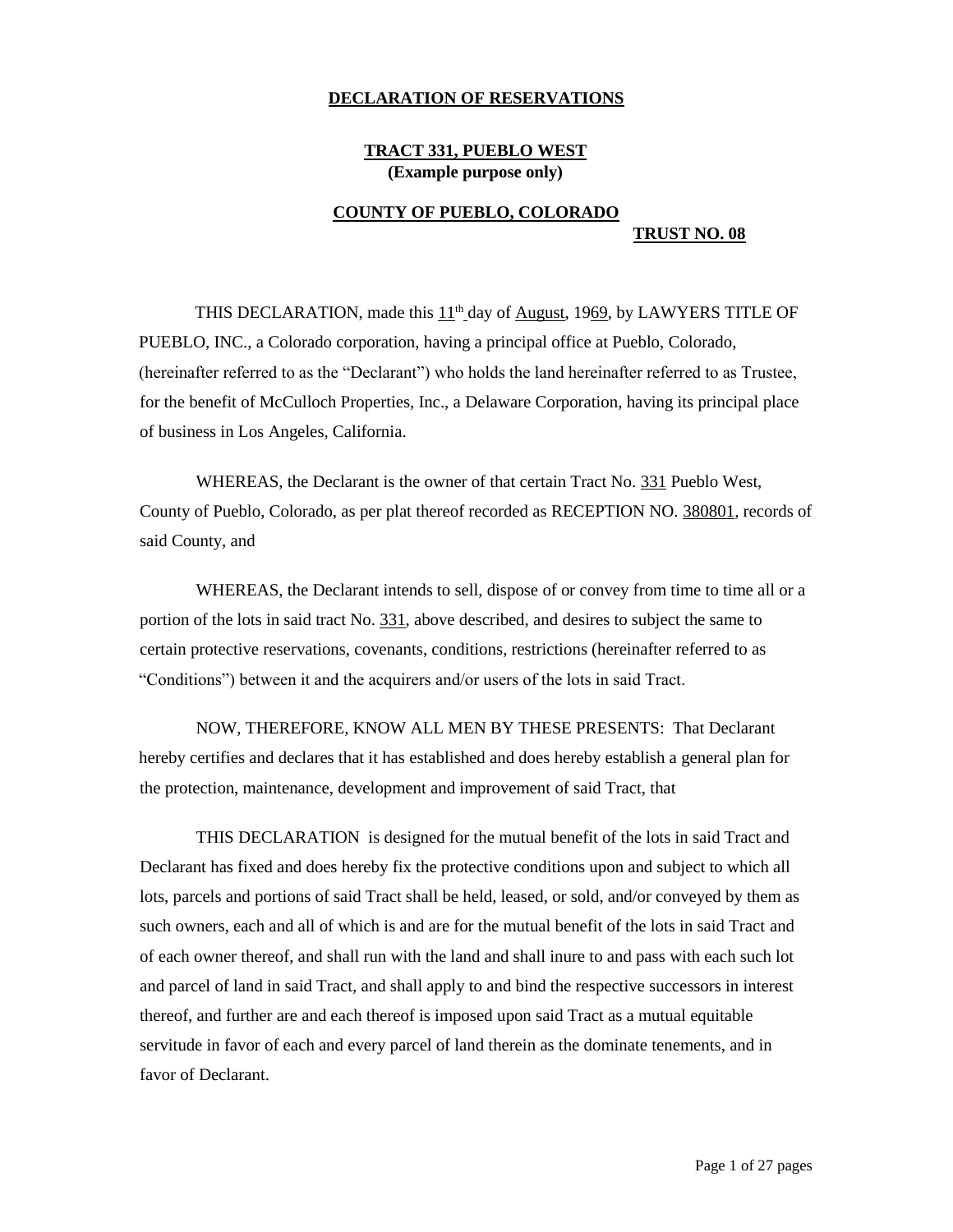### **COMMITTEE OF ARCHITECTURE**

DECLARANT shall appoint a Committee of Architecture hereinafter sometimes called "Committee" consisting of five (5) persons. Declarant shall have the further power to create and fill vacancies on the Committee.

IT shall be the general purpose of this Committee to provide for maintenance of a high standard of architecture and construction in such manner as to enhance the aesthetic properties and structural soundness of the developed subdivision.

THE COMMITTEE shall be guided by and, except when in their sole discretion good planning would dictate to the contrary, controlled by this Declaration of Reservations. The Committee shall make available a copy of this Declaration of Reservations to any and all lot owners upon request.

THE COMMITTEE shall determine whether the Conditions contained in this Declaration are being complied with.

THE COMMITTEE may adopt reasonable rules and regulations in order to carry out its duties.

# **SAID CONDITIONS ARE AS FOLLOWS:**

THAT all of the lots within this subdivision shall be designated as R-1 Single Family Residential Lots as defined in the Pueblo County Zoning Resolution and shall be improved, used and occupied in accordance with the provisions set forth under R-1 Single Family Residential Lots of this Declaration.

THAT the Committee of Architecture shall require not less than twelve hundred (1200) square feet of floor area for any single family residence including carport, garage, covered porches, covered contiguous patios, etc., with a minimum floor area of eight hundred (800) square feet of floor area in the dwelling portion of the structure. These minimum restrictions supersede any other minimum restrictions established for this tract.

THIS SUBDIVISION AND EACH AND EVERY LOT AND PARCEL THEREIN SHALL BE IMPROVED AND USED IN ACCORDANCE WITH THE PROVISIONS OF PHASE ONE (1) AS DEFINED UNDER PARAGRAPH B, PAGE 4 OF THES RESERVATIONS.

All definitions and designations contained herein refer to the Declaration of Reservations recorded with this Tract and to the Pueblo County Zoning Resolution. IN THE EVENT THAT ANY OF THE PROVISIONS OF THIS DECLARATION CONFLICT WITH ANY OF THE SECTIONS OF THE PUEBLO COUNTY ZONING RESOLUTION AS APPLICABLE TO THIS SUBDIVISION, THE MORE RESTRICTIVE OF THE TWO SHALL GOVERN.

DECLARANT reserves the right to convey and/or dedicate rights of way and easements over a five (5) foot perimeter or each and every lot for public utilities, television and/or communication cables, and drainage purposes EXCEPT all commercially zoned lots or parcels and except on front property line and except where such easements are shown on recorded map, together with the privilege to assign this right at any time, in Declarant's sole discretion, to McCulloch Properties, Inc. or its successors or assigns. This right shall run with the land for the time herein provided and as may be extended.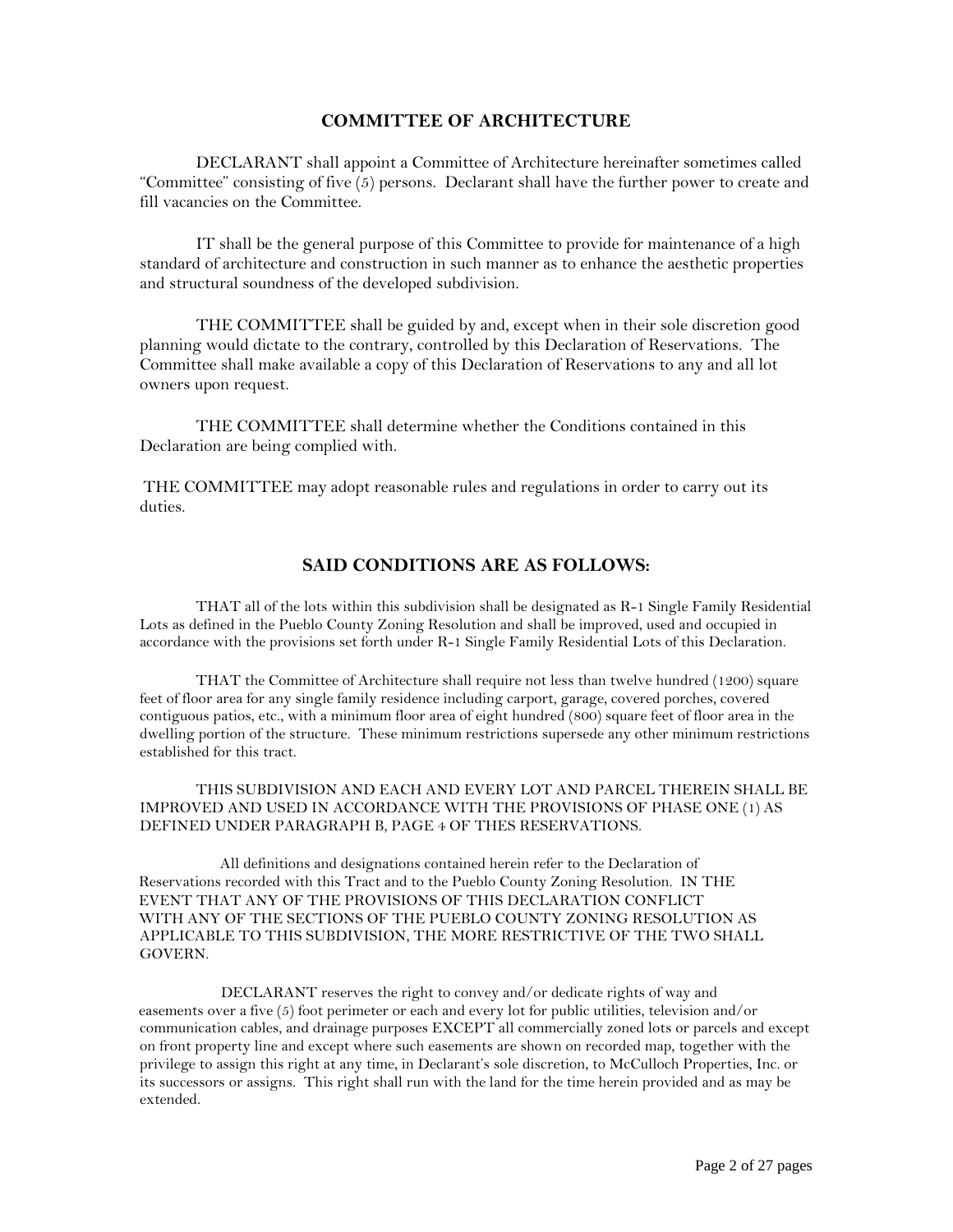## **A. IMPROVEMENT STANDARDS**

- 1. No building, including farm structures of any kind, fence, patio, or other structure shall be erected, altered, added to, placed, or permitted to remain on said lots or any of them or any part of any such lot until and unless the plans showing floor areas, external design, structural details and the ground location of the intended structure along with a plot plan have been first delivered to and approved in writing by the Committee. The Committee may require a reasonable fee prior to checking or appraising said plans. On commercial structures submitted for approval, this Committee may require changes, deletions, or revisions in order that the architectural and general appearance of all such commercial buildings and grounds be in keeping with the architecture of the neighborhood and such as not to be detrimental to the public health, safety, general welfare of the community in which such use or uses are to be located. All residential, commercial and industrial structures shall conform to the requirements of the Uniform Building Code as published by the International Conference of Building Officials, current edition, and the requirements of the National Electrical Code, as published by the National Fire Protection Association, current edition, as a guide to sound construction and electrical installation practices and the Pueblo County Building Department, whichever are the more restrictive.
- 2. Notwithstanding any other provisions of this Declaration of Reservations, it shall remain the prerogative and in the jurisdiction of the Committee to review applications and grant approvals for exceptions to this Declaration. Variations from these requirements and, in general, other forms of deviations from these restrictions imposed by this Declaration may be made when and only when such exceptions, variances and deviations do not in any way, detract from the appearance of the premises, and are not in any way detrimental to the public welfare or to the property of other persons located in the vicinity thereof, all in the sole opinion of the Committee and in compliance with the Pueblo County Zoning Resolution.
- 3. The designated maximum building height and minimum yard requirements may be waived by the Committee, when in their opinion, such structures relate to sound architectural planning and conform to the over-all design and pattern of the development and in conformance with the Pueblo County Zoning Resolution.
- 4. Said Committee shall adopt reasonable rules and regulations for the conduct of its proceedings and may fix the time and place for its regular meetings and for such extraordinary meetings as may be necessary, and shall keep written minutes of its meetings, which shall be open for inspection to any lot owner upon the consent of any one of its members of said Committee. Said Committee shall be a majority vote elect one of its members as chairman and one of its members as secretary and the duties of such chairman and secretary shall be such as usually appertain to such offices. Any and all rules or regulations adopted by said Committee regulating its procedure may be changed by said Committee from time to time by majority vote and none of said rules or regulations shall be deemed to be any part of portion of said Covenants.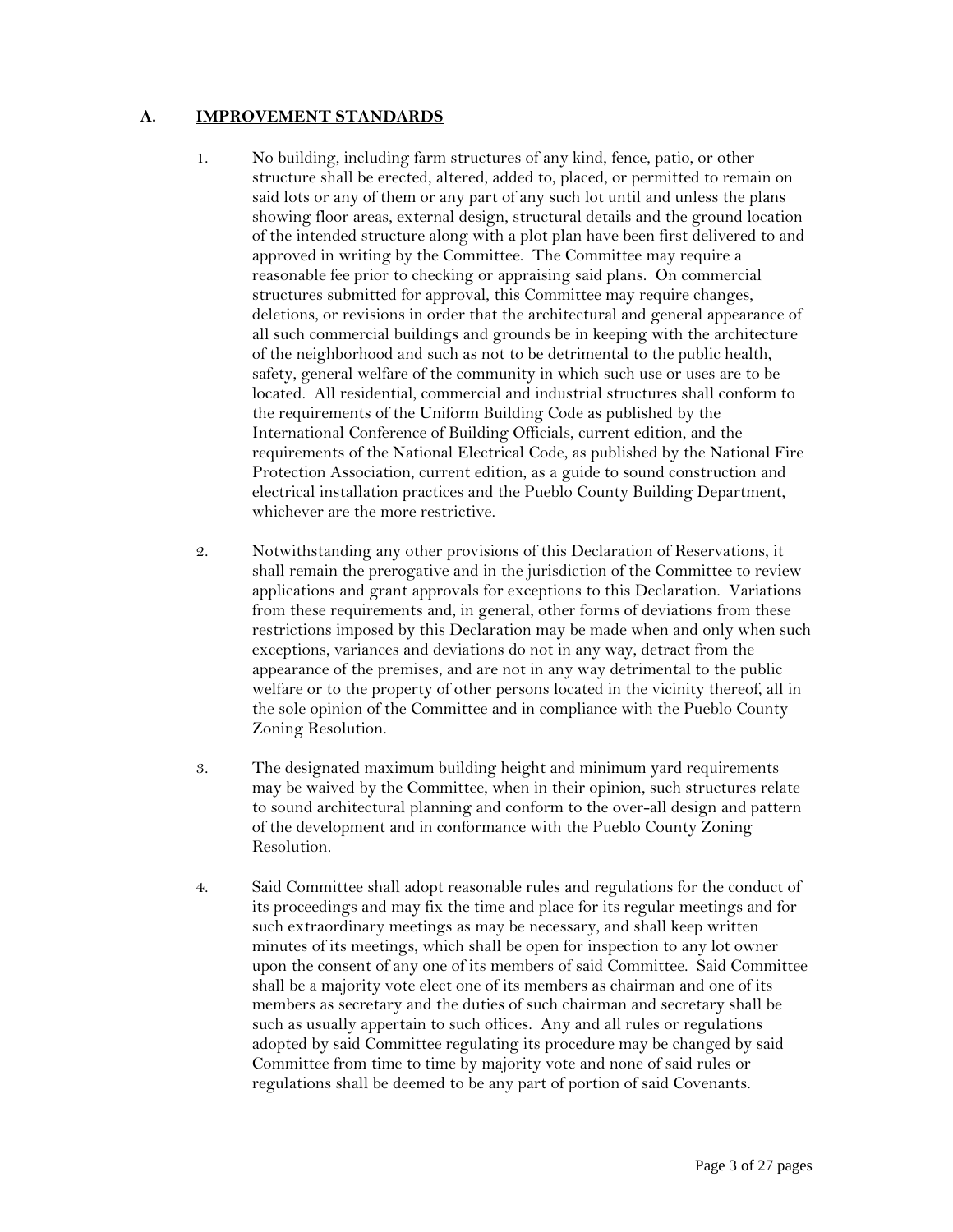# **B. PHASE PROGRAM OF PARCEL RE-SUBDIVION AND INSTALLATION OF OFF-SITE IMPROVEMENTS**

PHASE I, PHASE II, PHASE III – Removed from this copy in order to eliminate confusion as the phasing program that ended with the development of un-subdivided tracts following the phase III date of January 1, 1985.

# **C. DEFINITIONS**

All definitions when used in this Declaration or any supplemental Declaration unless the context shall prohibit shall have the same meaning as the definitions in Section 29 of the current Pueblo County Zoning Resolution.

## **D. LAND USE AREAS – GENERAL**

The following provisions shall be applicable to all property regardless of classification:

1. Advertising:

No sign, advertisement, billboard or advertising structure of any kind shall be erected or allowed on any of the unimproved lots, and no signs shall be erected or allowed to remain on any lots improved or unimproved except as expressly provided in the Uses Permitted paragraph of the particular type of land use area, provided, however, that a temporary permit for signs for structures to be sold or exhibited may be first obtained by application to the Architectural Committee. The Architectural Committee may approve the location of these signs within the front setback of the lot.

2. Air Conditioning Units:

No air conditioning units, evaporative cooler, or other object other than a television or radio antenna shall be placed upon or above the roof of any dwelling or other building except and unless the same is architecturally concealed from view in plans submitted to and approved by the

Committee of Architecture, and then only where to the full and sole satisfaction of the Committee of Architecture the same is not aesthetically objectionable and is otherwise in conformity with the over-all development of the Community.

- 3. Animals-Livestock Any and all animals where permitted under any use herein, shall be confined to the rear of all lots or parcels.
- 4. Building Exterior:

The exterior portions of all buildings shall be painted or stained immediately upon completion or shall have color mixed in the final structural application, so that all such materials shall have a finished appearance.

5. Clothes Lines:

Clothes lines shall be installed so as not to detract from the aesthetic values of the property and shall be so placed to be concealed from view from all public right of ways.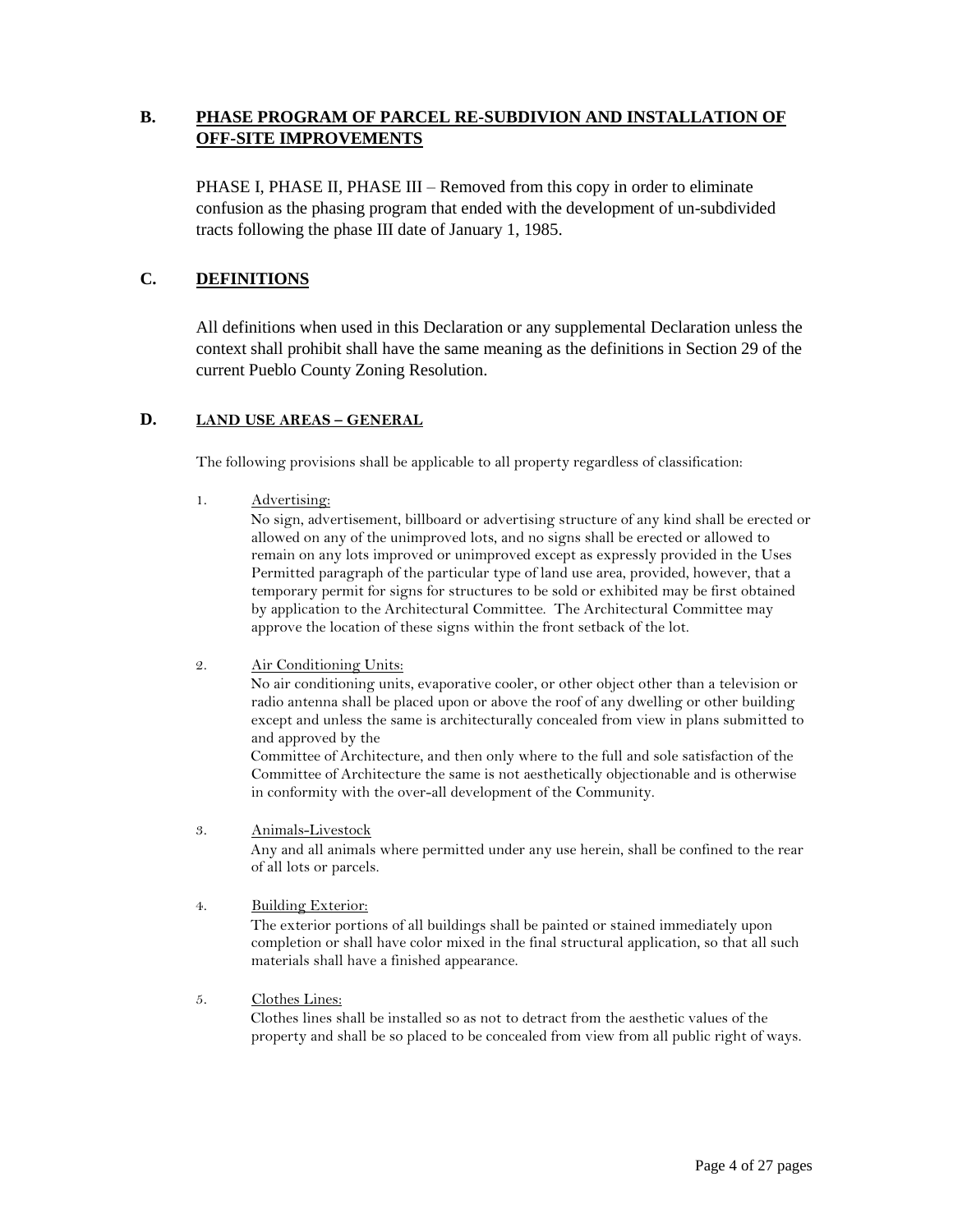#### 6. Dust Control:

Under no circumstances shall the owner of any lot or parcel of land disturb the natural soil or grasses unless the owner immediately thereafter, constructs on, paves, gravels, or re-plants such disturbed areas with ground cover approved by the Committee of Architecture.

#### 7. Easements:

Easements for installation and maintenance of utilities and drainage facilities are reserved as shown on the recorded plat. Within these easements, no structure, planting or other material shall be placed or permitted to remain which may damage or interfere with the installation and maintenance of utilities, or which may change the direction of flow of drainage channels in the easements, or which may obstruct or retard the flow of water through drainage channels in the easements. The easement area of each lot and all improvements in it shall be maintained continuously by the owner of the lot, except for those improvements for which a public authority or utility company is responsible.

#### 8. Electrical Power:

No source of electrical energy shall be brought to the property or used upon the property until the Committee of Architecture has approved plans and specifications for the erection of approved improvements upon any lot.

#### 9. Nuisances:

No noxious or offensive activities shall be carried on upon any lot, nor shall anything be done thereon which may be or may become an annoyance or nuisance to the neighborhood.

#### 10. Occupancy of Structures:

No structure shall be occupied or used for the purpose for which it is designed or built until the same shall have been substantially completed and a certificate to the effect shall have been issued by the Committee of Architecture.

#### 11. Plumbing:

All structures shall have complete and approved plumbing installations before occupancy. Such plumbing shall conform to the requirements of the Uniform Plumbing Code as published by the Western Plumbing Association, current edition, as a guide to sound plumbing practices.

#### 12. Storage of Materials:

In any building project, during construction and during the period of sixty (60) days after completion, a lot may be used for the storage of materials used in the construction of the individual buildings in the project and for the contractor's temporary offices, including chemical toilets. Said construction period shall not exceed one hundred twenty (120) days, unless specifically approved by the Committee of Architecture.

#### 13. Storage of Tools and Trash:

The storage of tools, landscaping instruments, household effects, machinery or machinery parts, boats, trailers, empty or filled containers, boxes or bags, trash, materials, or other items that shall in appearance, detract from the aesthetic values of the property, shall be so placed and stored to be concealed from view from all public right of ways. Trash for collection may be placed at the street right of way line on regular collection days for a period not to exceed twelve hours, prior to pick up. Storage of junk, old inoperative unlicensed cars and other unsightly objects on any lot or parcel is expressly prohibited.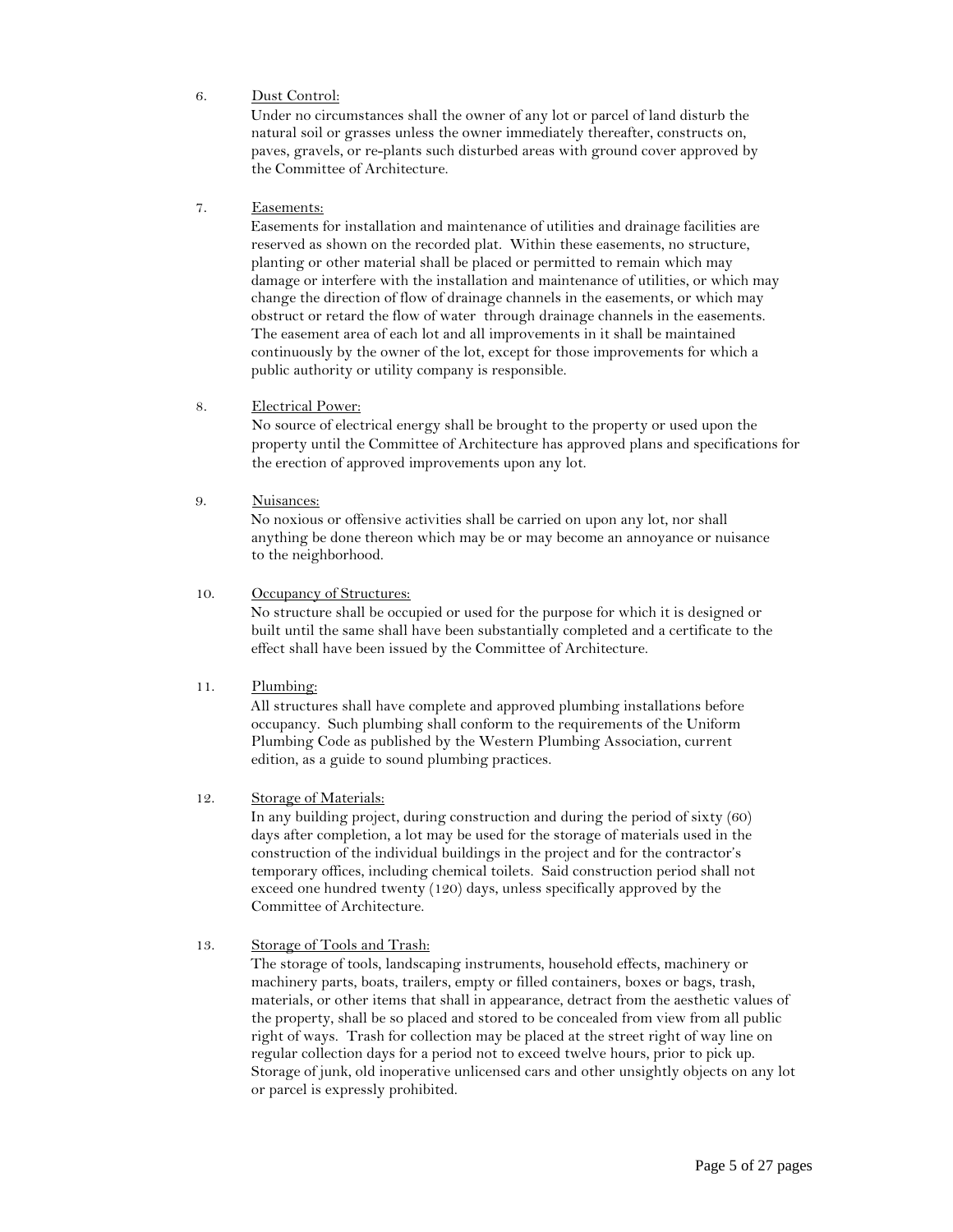#### 14. Temporary Buildings:

No temporary buildings, including tents, shacks, shanties or other structures shall be erected or placed upon any lot and no temporary buildings including basements, cellars, tents, shacks, shanties, garages, barns or other temporary outbuildings or other similar structures shall at any time be used for human habitation. Notwithstanding the fore going a trailer may be used as a residence of the owner and his family or by a contractor during construction by or for such owner of a permanent residence, but only after a certificate in writing has been issued by the Committee of Architecture for such use and then only after the said Committee of Architecture shall have approved plans and specifications for the erection of the said permanent residence. A permit must also be obtained from the County Zoning Administrator. In no event, shall such trailer be allowed to be on any such lot for longer than 180 days.

15. Unnatural Drainage:

Under no circumstances shall any owner of any lot or parcel of land be permitted to deliberately alter the topographic conditions of his lot or parcel of land in any way that would permit additional quantities of water from any source, other than what nature originally intended, to flow from his property onto any adjoining property or public rightof-way.

16. Use of Premises:

A person shall not use any premises in any land use area, which is designed, arranged or intended to be occupied or used for any purpose other than expressly permitted in this Declaration or in compliance with County Zoning Resolution, whichever is more restrictive.

## **E. LAND USE AREAS – RESIDENTIAL**

In addition to the preceding provisions, the following shall be applicable to R-1, R-3, R-4, R-5 and R-6 areas as defined in the Pueblo County Zoning Resolution.

1. Livestock, Poultry and Pets:

No animals, livestock or poultry of any kind shall be raised, bred or kept on any lot, except that dogs, cats or other household pets may be kept provided they are not kept, bred or maintained for any commercial purposes and are not kept in quantities which create an annoyance or nuisance to the neighborhood.

2. Sewage Disposal Systems:

Where approved for such use, the design and construction of all individual sewage disposal systems shall be installed in compliance with the health requirements of the local, county, or district health department.

In the event a domestic sewer line is installed at some future date as determined in the opinion of the Colorado Water Pollution Commission, then at such time, the lot or parcel owner shall make arrangements to connect to the sewer line pursuant to the rules and regulations of the regulating authority.

3. Side Distances:

Fences, walls, hedges or shrubs may be erected or planted in rear or side yards to height not exceeding six (6) feet, provided they shall not be closer than fifteen (15) feet, to a public right of way line.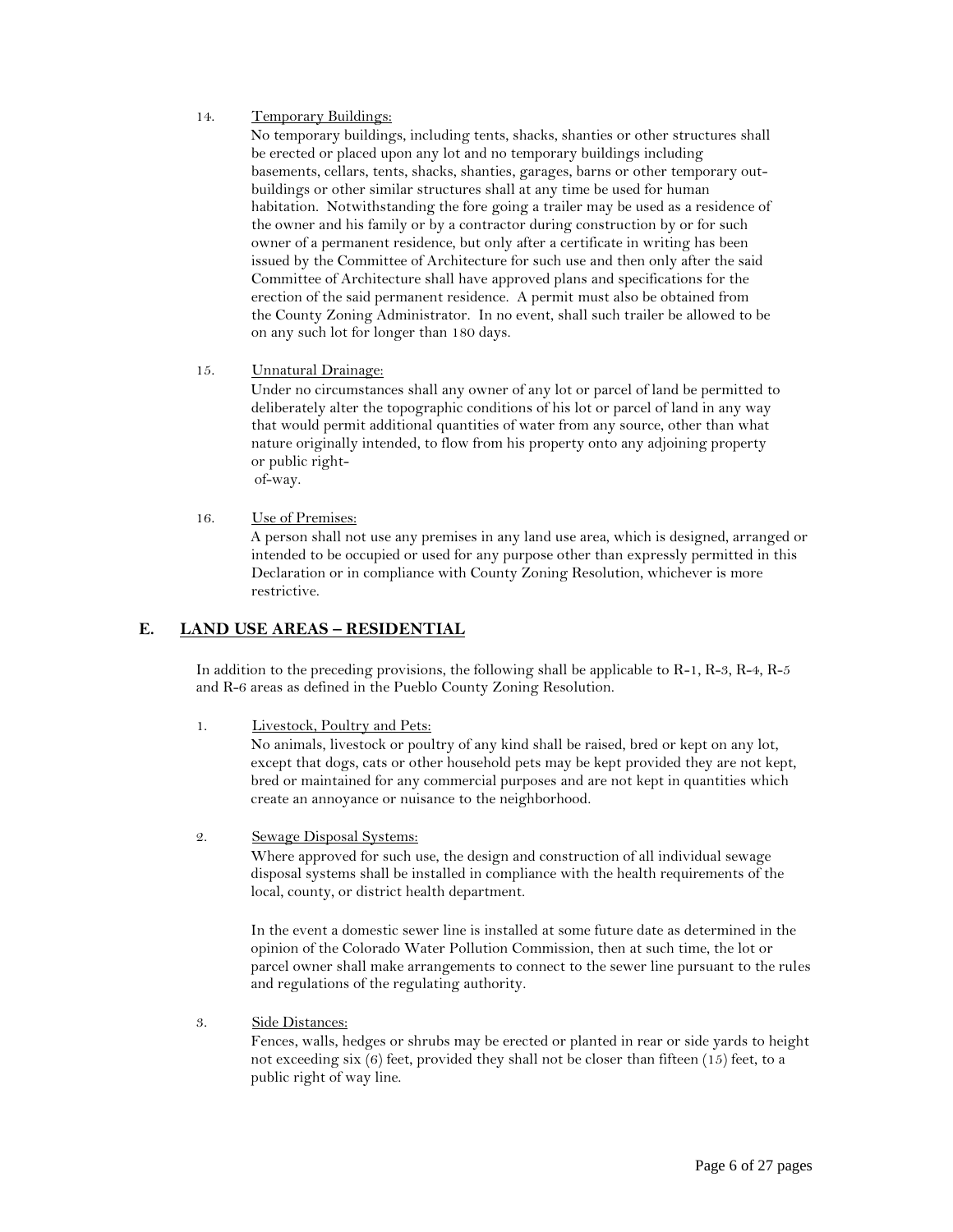No trees, plants, shrubs or foliage shall be planted, kept or maintained in such a manner as, in the opinion of the Architectural Committee, shall crate a serious potential hazard to the other residences of the area.

4. Garages and Carports On R-1 and R-3 zoned areas there shall be provided on the same building site at least one garage or carport per dwelling unit of a minimum size of 200 square feet per dwelling unit.

#### 5. Spaces Between Building-Passage Ways to Dwelling Units: Where more than one building or a multiple dwelling is located on a lot, the following spaces and passageways shall be provided and maintained:

- (a) There shall be at least ten feet between every one-family dwelling, two family dwelling, multiple dwelling, boarding or rooming house or tourist court and any other building on the same lot. These regulations do not apply to required spaces between accessory buildings and other buildings on the same lot, which requirements are otherwise provided for by the provisions of E.(6) of these Land Use Areas Residential.
- (b) There shall be a passageway at least ten feet in width extending from a street to one entrance of each dwelling unit in a multiple dwelling, unless there is an entrance to the dwelling unit open onto a public street or into a hallway opening onto a public street.
- (c) Where dwellings or group dwellings are arranged around a court, the average width of the court shall be not less than 20 feet. Such court may serve as the passageway for rear building or as the space between buildings.

#### 6. Location of Accessory Buildings – in the R Land Use Areas:

The accessory buildings and structures necessary to such use may occupy not more than fifty (50) percent of a required rear yard, may not be more than fifteen (15) feet in height, and must be located at least ten (10) feet from the nearest part of a main building. No accessory building shall be erected closer than five (5) feet to the line of an abutting lot to the rear and no such building shall occupy any portion of a required front or side yard.

#### 7. Side Yard Setback – Reverse Corner Lots:

In the case of a reversed corner lot, there shall be a side yard set-back on the street side of the corner lot of not less than the front yard requirements for the lots in the rear of such corner lot.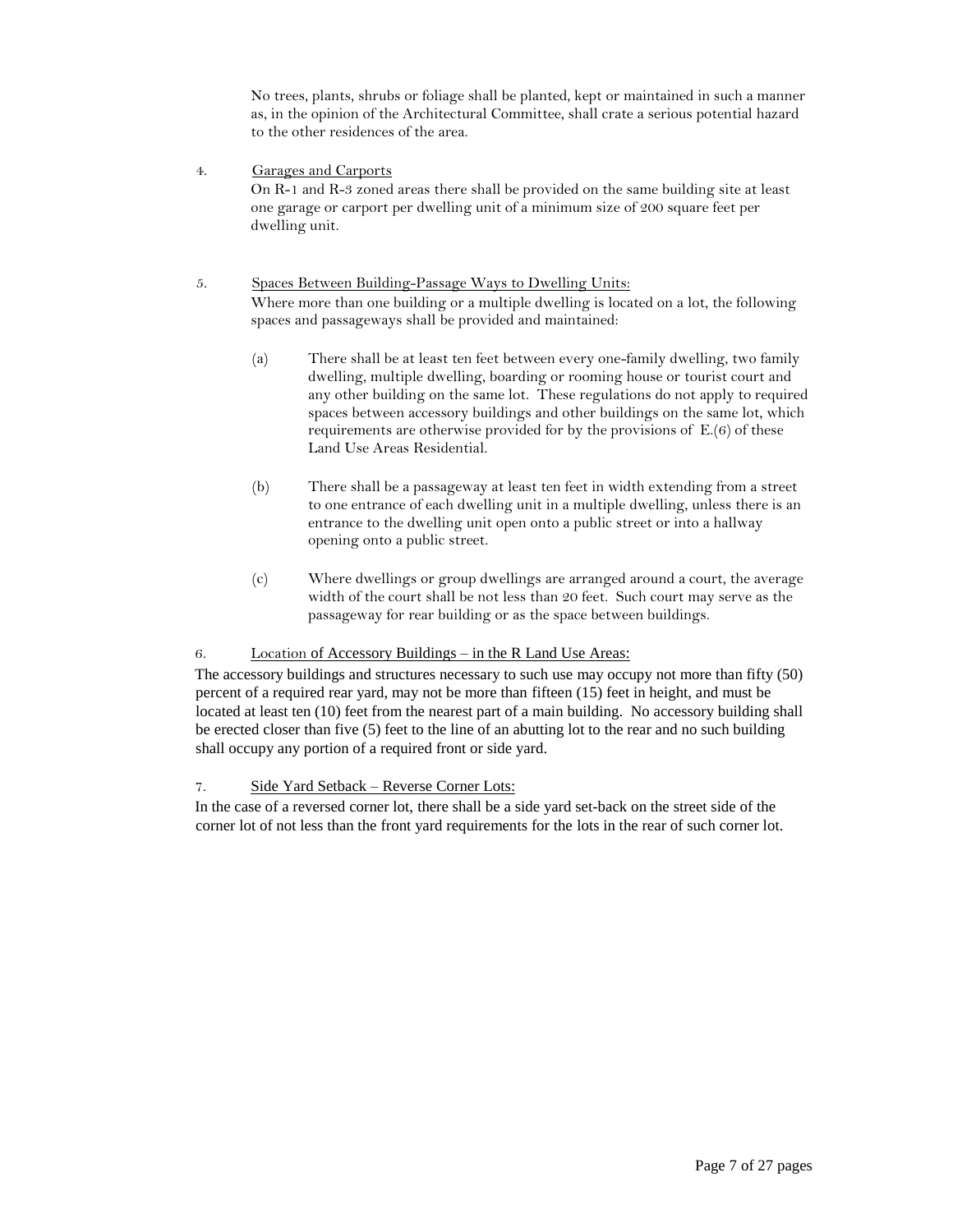## **R-1 SINGLE FAMILY RESIDENTIAL DISTRICT**

Notwithstanding other uses permitted under the Pueblo county Zoning Resolution under this Zone, upon issuance of a Zoning Permit by the County Zoning Administrator, the following uses and regulations shall apply unless otherwise provided in these reservations.

- 1. Uses Permitted
	- (a) A one-Family dwelling.
	- (b) The accessory building and structures necessary to such use.
	- (c) Maintaining mail address for commercial, professional and business license purposes only provided no stock in trade, supplies, nuisance producing apparatus or equipment are kept on the premises, and provided that no employees or assistants are engaged for said services on the premises, and, except as otherwise provided in this Section, no signs are displayed.
	- (d) One professionally made unlighted sign not to exceed six (1) square foot in area containing only the name and title or occupation of the occupant.
	- (e) One (1) professionally made unlighted sign not to exceed six (6) square feet in area advertising the premises for sale, lease or rent, located not nearer than ten (10) feet to adjoining premises, nor nearer than five (5) feet to a street line.
	- (f) Temporary sign of not to exceed six (6) square feet in area giving the names of the contractors, engineers and architects during construction period.

## 2. Maximum Building Height

Two levels not to exceed thirty (30) feet.

#### 3. Minimum Yard Requirements:

Except where there is specifically called out on the Subdivision Map, which specification shall control, the following shall apply:

- (a) Front yard setbacks shall conform to a minimum depth of twenty-five (25) feet from the front property line to the furthest structural projection, including porches, but not including eaves, overhangs, planters or fireplaces.
- (b) A principle structure shall provide total side yards of not less than fifteen (15) feet with not less than five (5) feet on one (1) side. Corner lots shall maintain a minimum setback of fifteen (15) feet from the side street line.
- (c) A rear yard shall be maintained of at least twenty-five (25) feet from the property line to the nearest building line, excepting fences, walls, and hedges when used as a property or boundary line separation.

### 4. Maximum Area of Dwelling:

Notwithstanding uses permitted herein, no more than fifty (50) percent of the total lot area shall be used for the Dwelling and other structures.

5. Subdivision of Lots: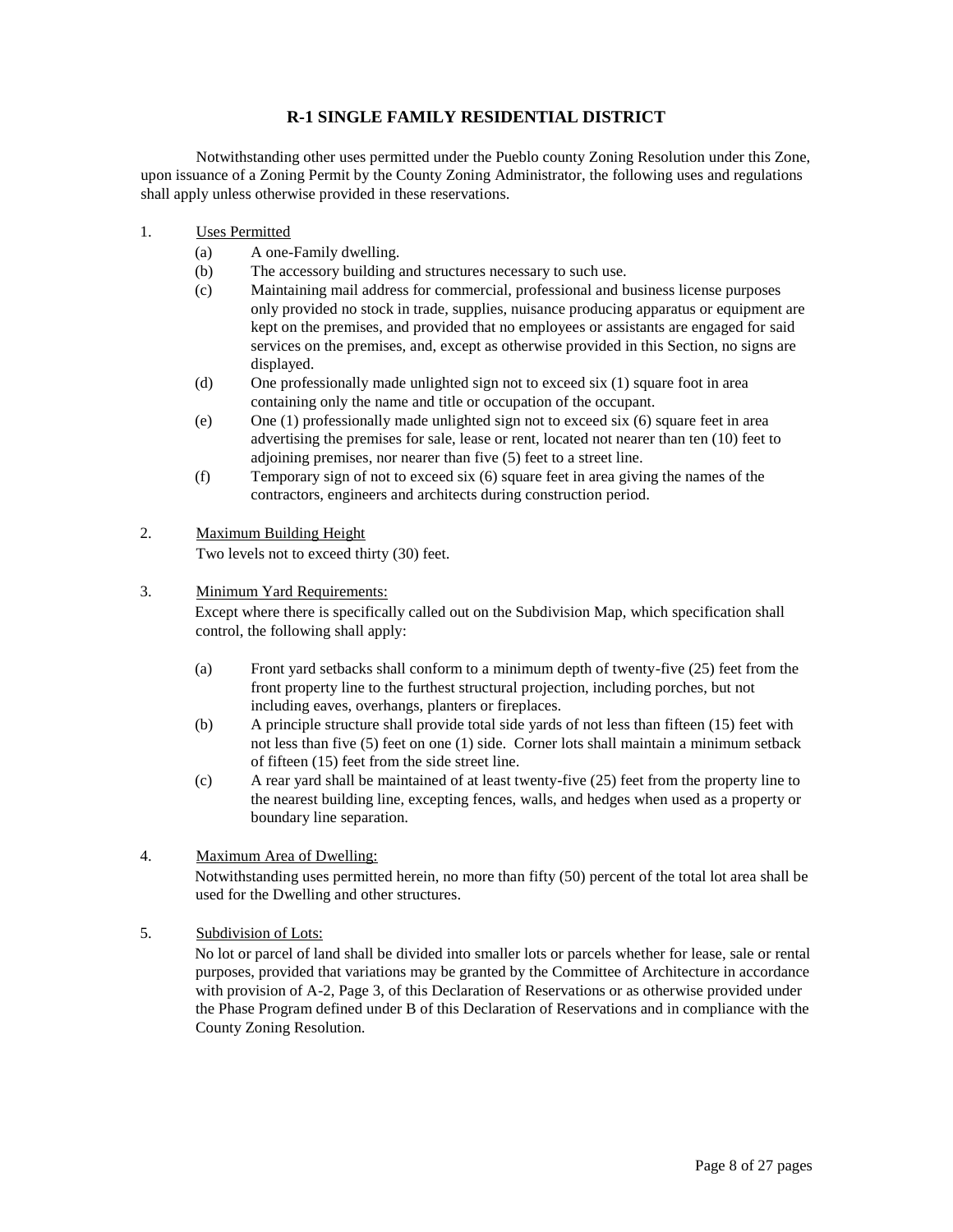# **R-3 TWO FAMILY RESIDENTIAL DISTRICT**

Notwithstanding other uses permitted under the Pueblo County Zoning Resolution under this zone, upon issuance of the Zoning Permit by the County Zoning Administrator, the following uses and regulations shall apply unless otherwise provided in these reservations.

- 1. Uses Permitted
	- (a) Any use permitted in the R-1 area.
	- (b) Two-Family Dwelling or two (2) One-Family Dwellings.
	- (c) The accessory buildings necessary to such use located on the same lot or parcel of land.
	- (d) One (1) professionally made sign per dwelling unit of not to exceed one (1) square foot in area containing only the name and title or home occupation of the occupant.
	- (e) One (1) professionally made unlighted sign of not to exceed six (6) square feet in area advertising the premises for sale, lease or rent, located not nearer than ten (10) feet to adjoining premises, nor nearer than five (5) feet to a street line.
	- (f) Temporary sign of not to exceed six (6) square feet in area giving the names of the contractors, engineers, and architects during construction period.
- 2. Maximum Building Height: Two levels or thirty (30) feet.

## 3. Minimum Yard Requirements: Except where there is specifically called out on the Subdivision Map, which specification shall control, the following shall apply:

- (a) Front yard setbacks shall conform to a minimum depth of twenty-five (25) feet from the front property line to the nearest structural projection, including porches, but not including eaves, overhangs, planters or fireplaces.
- (b) A side yard setback shall be maintained of at least five (5) feet in depth from all side property lines to the building line of any structure, with a minimum clearance of forty (40) inches from eaves or other projections to the side property line. Corner lots shall maintain a minimum setback of fifteen (15) feet from the side street line.
- (c) A rear yard shall be maintained of at least twenty-five feet from the property line to the nearest building line, excepting fences, walls, and hedges when used as a property or boundary line separation.

#### 4. Maximum Area of Dwelling:

Notwithstanding uses permitted herein, no more than fifty (50) percent of the total lot area shall be used for the Dwelling and other structures.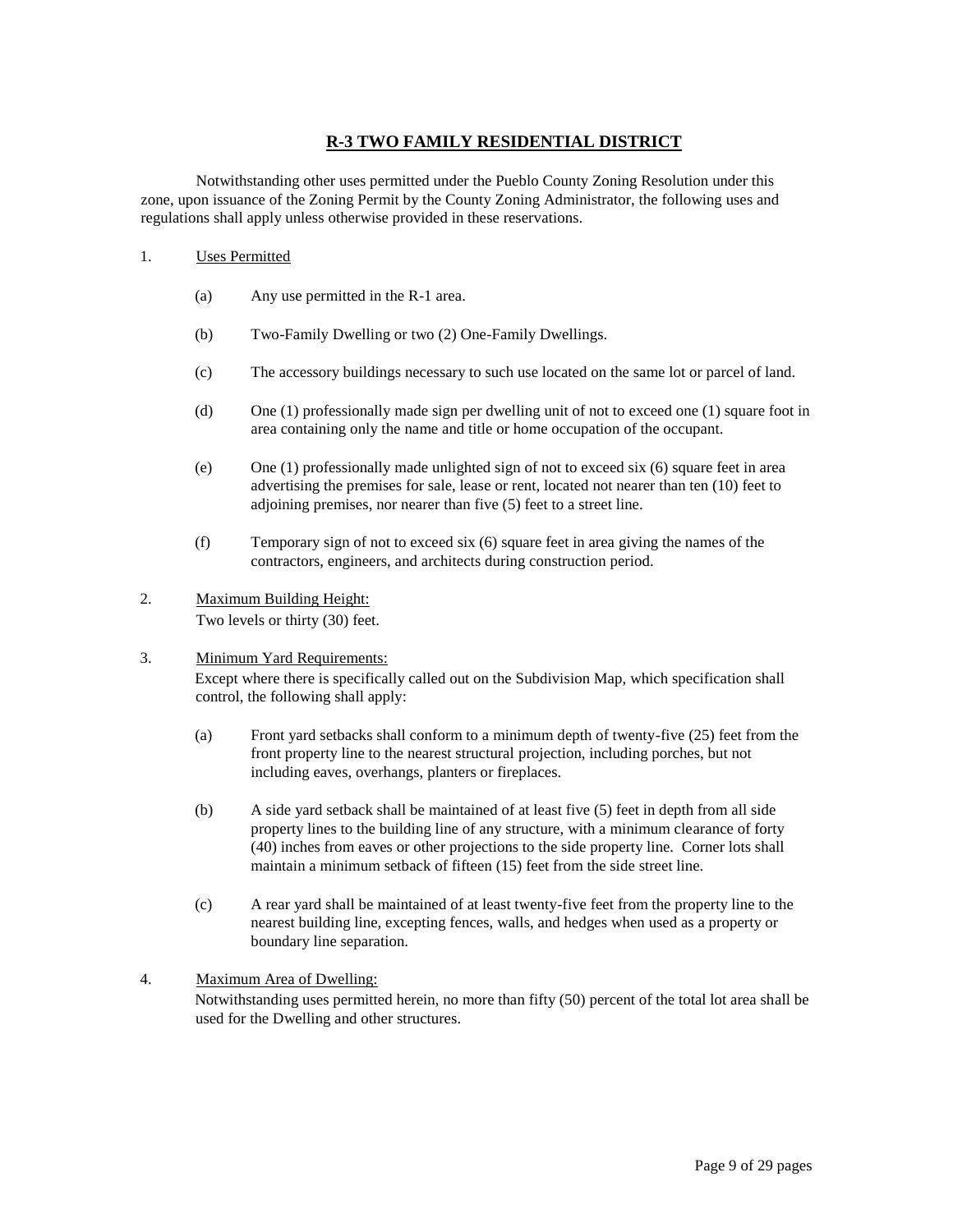## 5. Minimum Dwelling Unit Size:

All two-family residences shall require not less than nine hundred fifty (950) square feet of floor area for each unit including carport, garage, covered porches, covered contiguous patios, etc., with a minimum area of seven hundred fifty (750) square feet for living area in the dwelling portion of each unit.

### 6. Subdivision of Lots: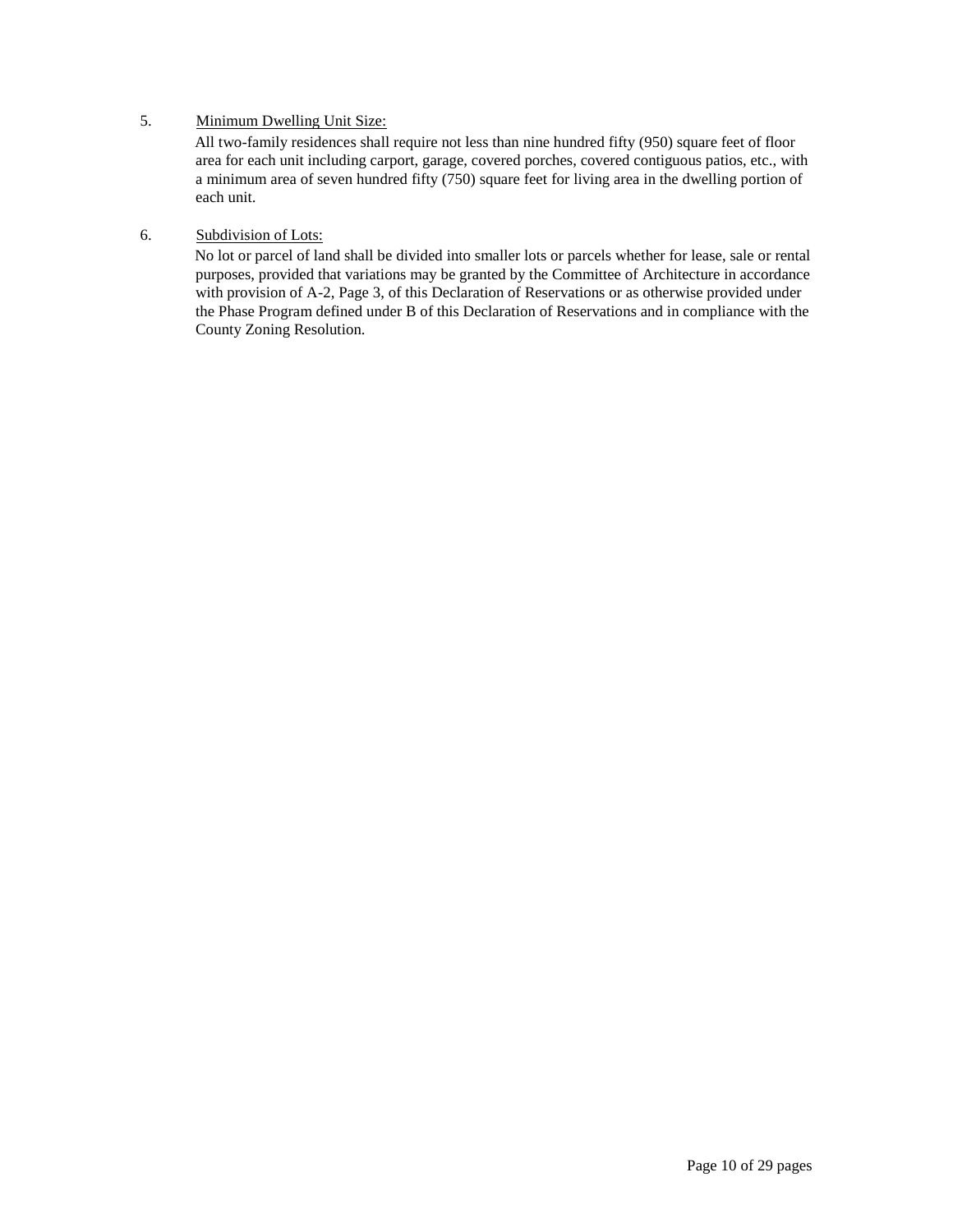# **R-4 LIMITED MULTIPLE FAMILY DISTRICT**

Notwithstanding other uses permitted under the Pueblo County Zoning Resolution under this zone, upon issuance of a Zoning Permit by the County Zoning Administrator, the following uses and regulations shall apply unless otherwise provided in these reservations.

#### 1. Uses Permitted

- (a) Any use permitted in the R-1 or R-3 area.
- (b) Multiple-Family Dwellings.
- (c) The accessory buildings necessary to such use located on the same lot or parcel of land.
- (d) One (1) professionally made sign of not to exceed one (1) square foot containing only the name and title or home occupation of the occupant.
- (e) One (1) professionally made unlighted sign of not to exceed six (6) square feet in area advertising the premises for sale, lease or rent, located not nearer than five (5) feet to a street line.
- (f) Temporary sign of not to exceed six (6) square feet in area giving the names of the contractors, engineers, and architects during construction period.
- (g) Churches, temples, or other places used exclusively for religious worship shall be permitted within this zone upon approval of location and development plans by the Committee of Architecture.

#### 2. Maximum Building Height:

Two levels not to exceed thirty (30) feet, excepting those uses as permitted in subpar (g) above which may exceed the maximum upon approval by the Committee of Architecture.

#### 3. Maximum Yard Requirements:

Except where there is specifically called out on the Subdivision Map, which specification shall control, the following shall apply:

- (a) Front yard setbacks shall conform to a minimum depth of twenty-five (25) feet from the front property line to the furthest structural projection, including porches, but not including eaves, overhangs, planters or fireplaces.
- (b) A side yard set-back shall be maintained of at least five (5) feet in depth from all side property lines to the building line of any structure, with a minimum clearance of forty (40) inches from eaves or other projections to the side property line. Corner lots shall maintain a minimum setback of fifteen (15) feet from the side street line.
- (c) A rear yard shall be maintained of at least twenty-five feet from the property line to the nearest building line, excepting fences, walls, and hedges when used as a property or boundary line separation.

## 4. Maximum Area of Dwelling:

Notwithstanding uses permitted herein, no more than fifty (50) percent of the total lot area shall be used for the Dwelling and other structures.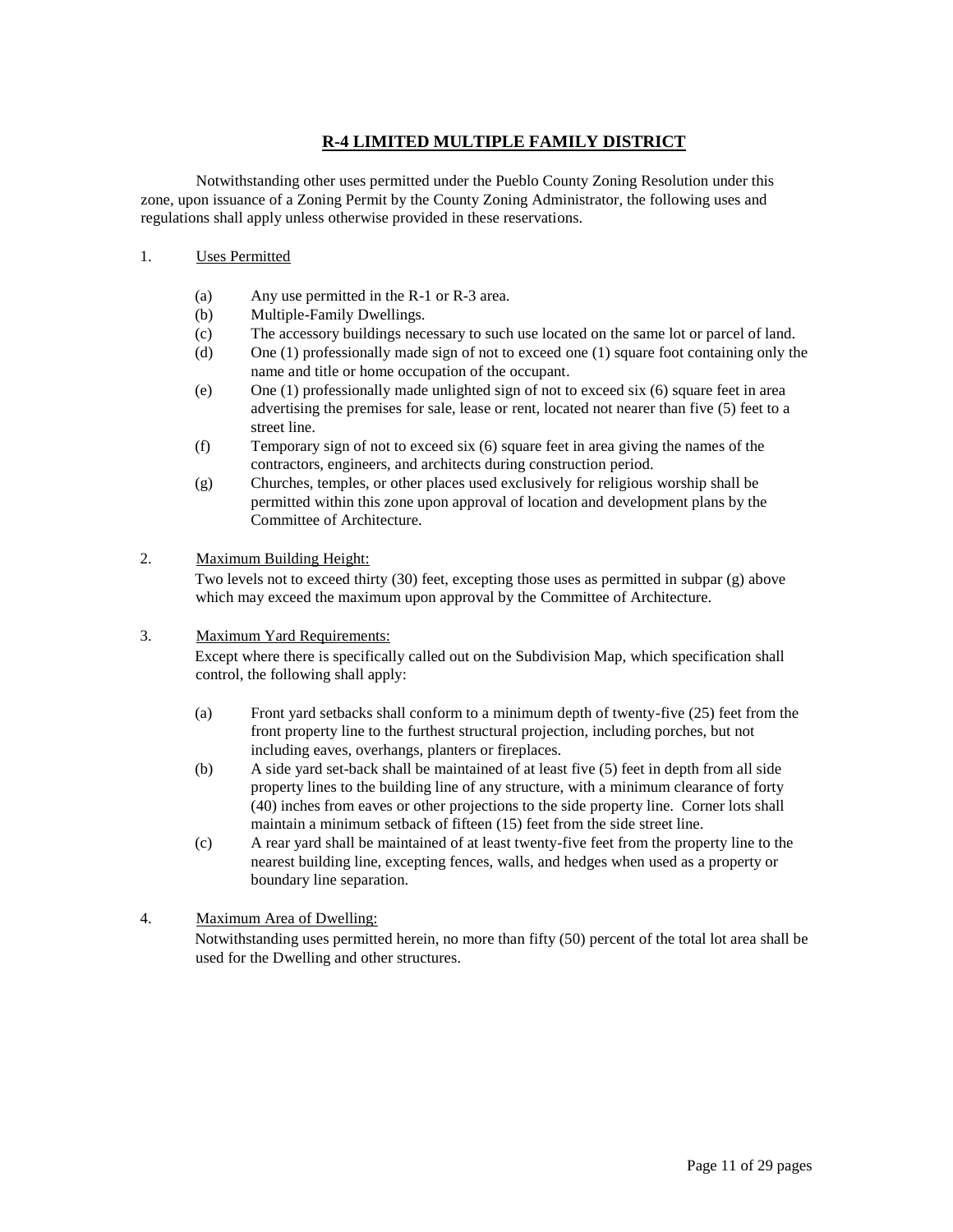5. Minimum Automobile Parking Requirements:

One and one-half  $(1 \frac{1}{2})$  off-street parking spaces for each two  $(2)$  bedroom or more dwelling units or one (1) off-street parking space for each one (1) bedroom unit or bachelor apartment. A full parking space shall be provided in each instance where a fractional space would otherwise be required. Under no circumstances will any parking be permitted within the setback areas adjacent to streets.

### 6. Minimum Dwelling Unit Size:

Each and every dwelling unit on the premises shall consist of at least seven hundred fifty (750) square feet of living area.

7. Subdivision of Lots: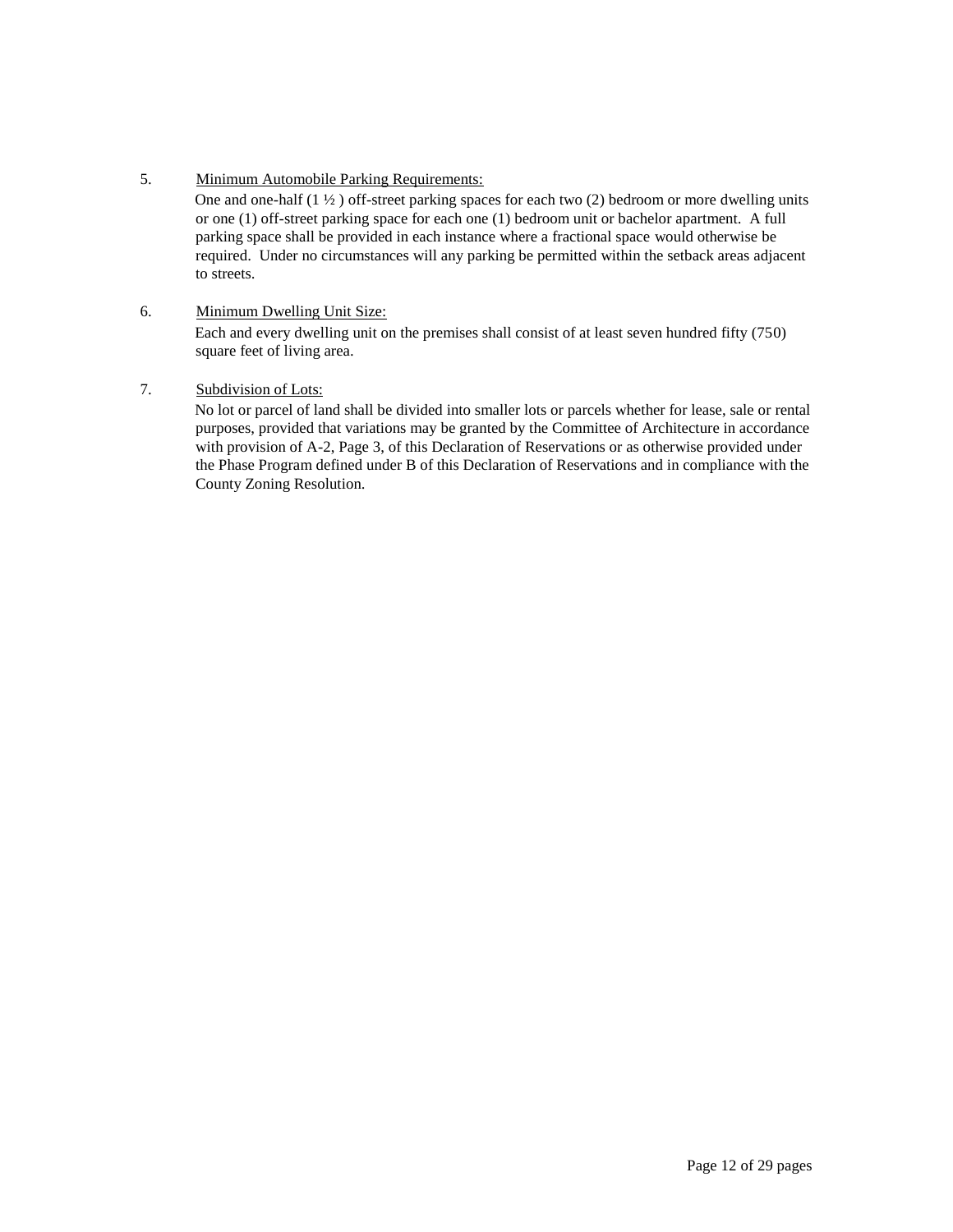### **R-5 MULTIPLE RESIDENTIAL AND OFFICE DISTRICT**

Notwithstanding other uses permitted under the Pueblo County Zoning Resolution under this zone, upon issuance of a Zoning Permit by the County Zoning Administrator, the following uses and regulations shall apply unless otherwise provided in these reservations.

#### 1. Uses Permitted:

- (a) Any use permitted in the R-1, R-3 or R-4 area.
- (b) Multiple-Family Dwellings or Apartment Houses together with limited commingling of professional offices and studios.
- (c) The accessory buildings necessary to such use located on the same lot or parcel of land.
- (d) One (1) professionally made sign of not to exceed four (4) square feet in area containing only the name and title or occupation of the occupant.
- (e) One (1) professionally made unlighted sign of not to exceed six (6) square feet in area advertising the premises for sale, lease or rent, located not nearer than ten (10) feet to adjoining premises, nor nearer than five (5) feet to a street line.
- (f) Temporary sign of not to exceed six (6) square feet in area giving the names of the contractors, engineers, and architects during construction period.

# 2. Maximum Building Height:

Two levels not to exceed thirty (30) feet.

### 3. Minimum Yard Requirements:

Except where there is specifically called out on the Subdivision Map, which specification shall control, the following shall apply:

- (a) Front yard setbacks shall conform to a minimum depth of twenty-five (25) feet from the front property line to the furthest structural projection, including porches, but not including eaves, overhangs, planters or fireplaces.
- (b) A side yard setback shall be maintained of at least five (5) feet in depth from all side property lines to the building line of any structure, with a minimum clearance of forty (40) inches from eaves or other projections to the side property line. Corner lots shall maintain a minimum setback of fifteen (15) feet from the side street line.
- (c) A rear yard shall be maintained to at least fifteen feet from the property line to the nearest building line, excepting fences, walls, and hedges when used as a property or boundary line separation.

#### 4. Maximum Area of Dwelling:

Notwithstanding uses permitted herein, no more than fifty (50) percent of the total lot area shall be used for the Dwelling and other structures.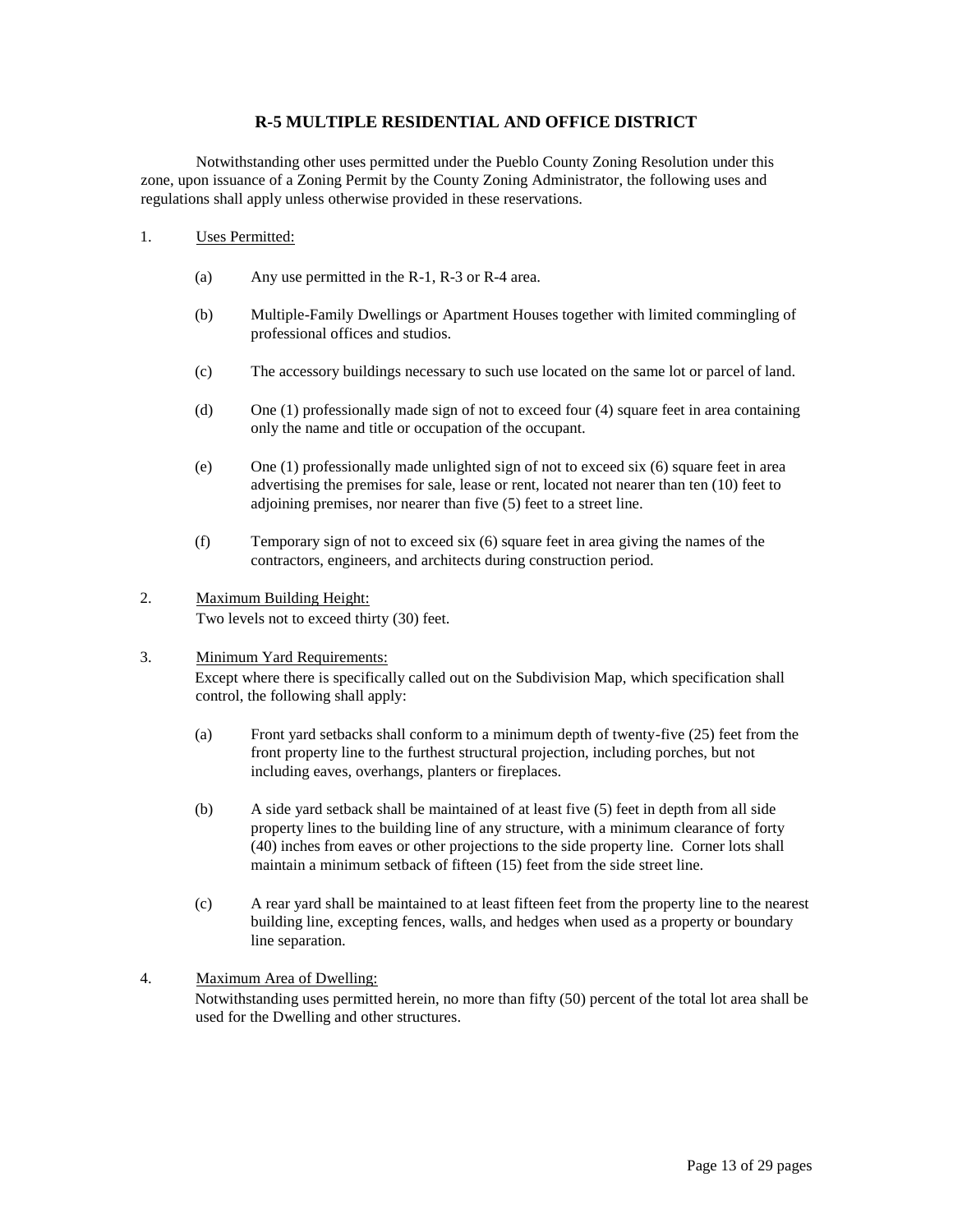## 5. Minimum Automobile Parking Requirements:

One and one-half (1 ½) off-street parking spaces for each two (2) bedroom or more dwelling units or one (1) off-street parking space for each one (1) bedroom unit or bachelor apartment. A full parking space shall be provided in each instance where a fractional space would otherwise be required. Under no circumstances will any parking be permitted within the setback areas adjacent to streets.

#### 6. Minimum Dwelling Unit Size:

Each and every dwelling unit on the premises shall consist of at least seven hundred fifty (750) square feet of living area.

### 7. Subdivision of Lots: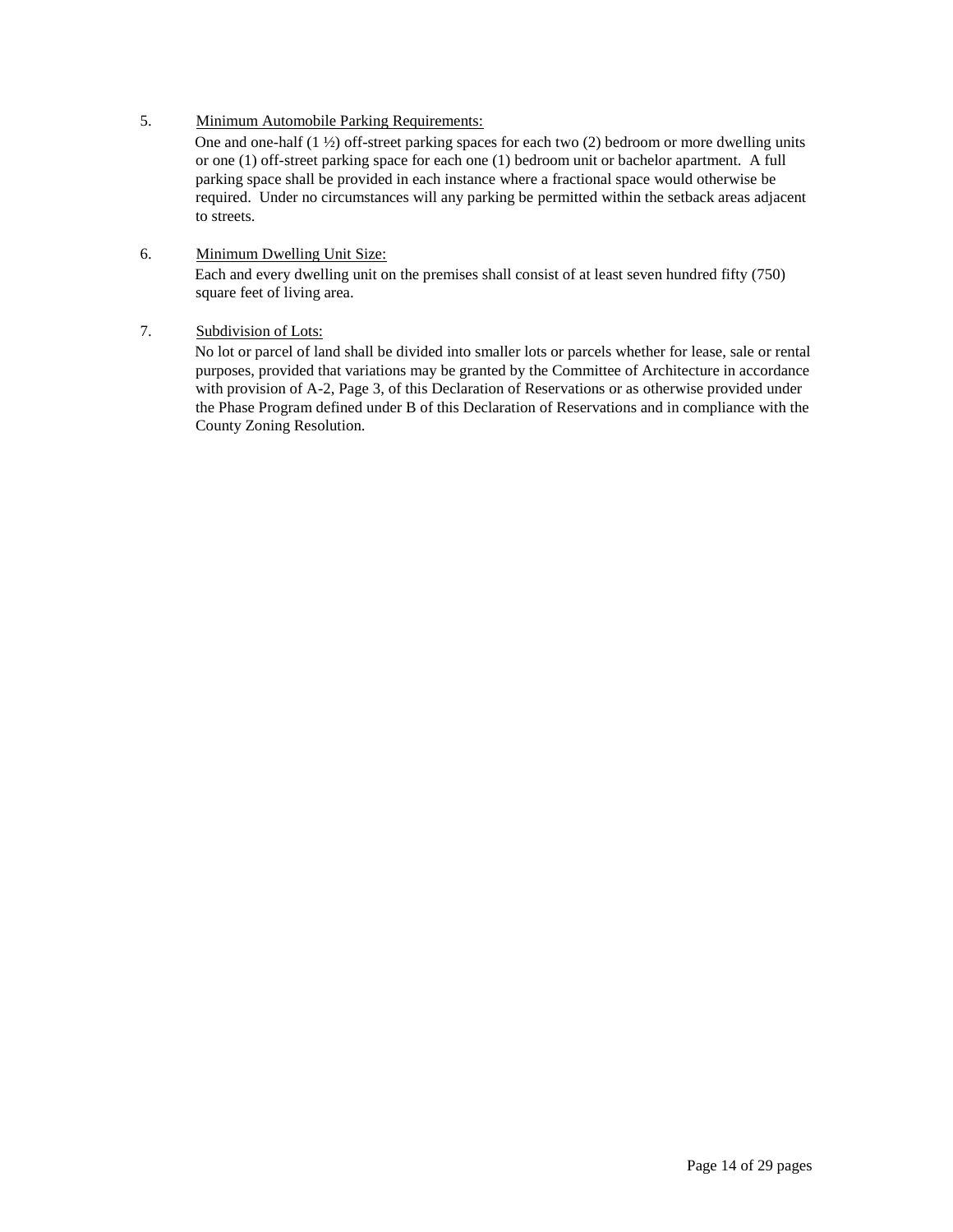## **R-6 MULTIPLE RESIDENTIAL AND COMMERCIAL DISTRICT**

Notwithstanding other uses permitted under the Pueblo County Zoning Resolution under this zone, upon issuance of a Zoning Permit by the County Zoning Administrator, the following uses and regulations shall apply unless otherwise provided in these reservations.

- 1. Uses Permitted:
	- (a) Hotels, including incidental shops and services.
	- (b) Motels, including incidental shops and services.
	- (c) Mobile Home Parks in areas designated and approved by the Committee of Architecture.
- 2. Maximum Building Height:

Building heights shall remain unrestricted but shall be subject to limitations of airfield District, if applicable.

3. Storage of Materials:

The storage of supplies and equipment, boxes, refuse, trash, materials, machinery or machinery parts, or other items that shall in appearance detract from the aesthetic values of the property, shall be so placed and stored to be concealed from view from the public right of way.

4. Maximum Area of Building:

Notwithstanding uses permitted herein, no more than fifty (50) percent of the total area shall be used for the building and other structures.

- 5. Minimum Automobile Parking Requirements: One (1) off-street parking space for each dwelling unit in addition to sufficient employee parking.
- 6. Building Setbacks: All building setbacks shall conform to Pueblo County Zoning Resolution under this District.
- 7. Subdivision of Lots: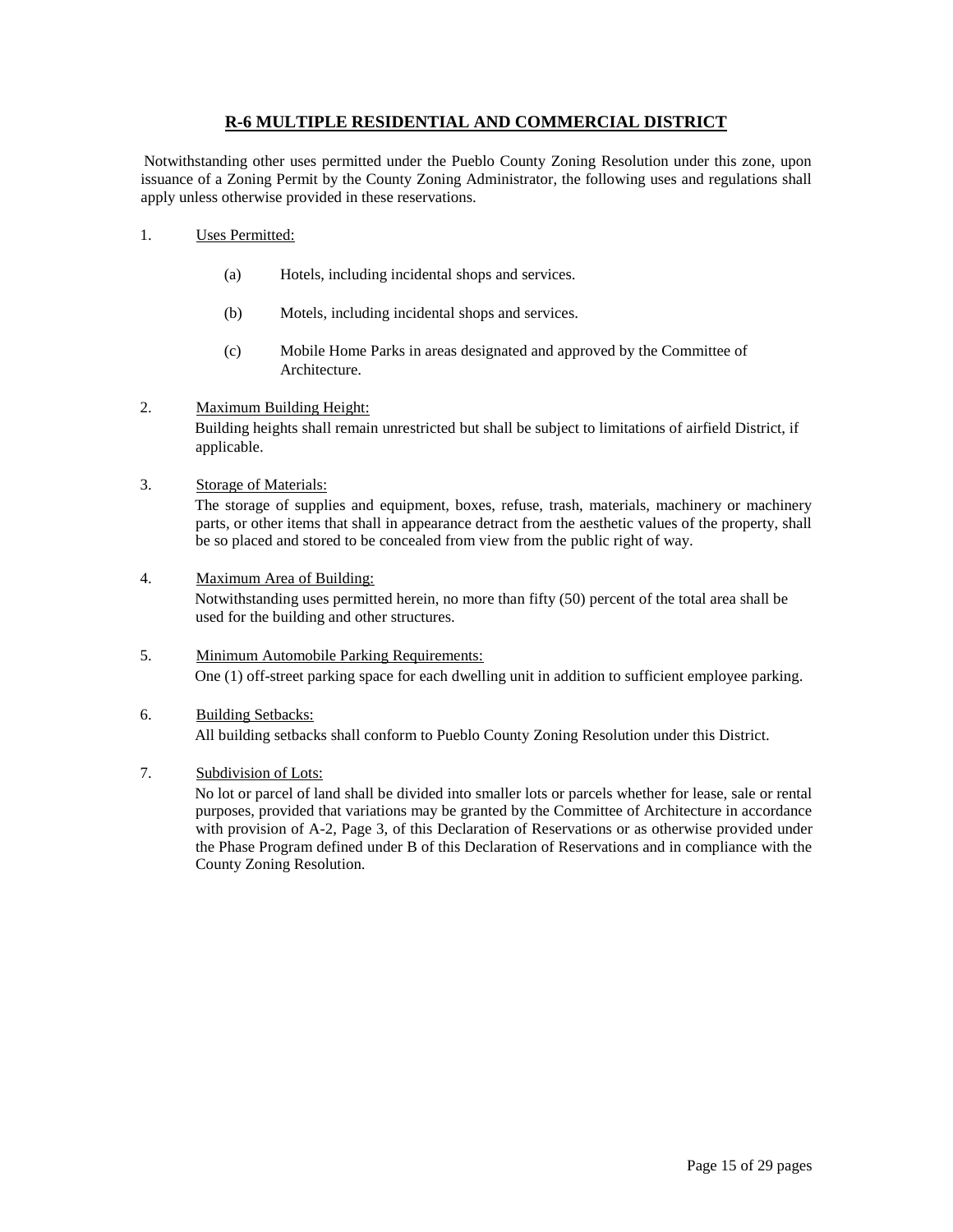### **A-1 (40 Acres) A-2 (5 Acres)**

## **AGRICULTURAL DISTRICT**

Notwithstanding other uses permitted under the Pueblo County Zoning Resolution under this zone, upon issuance of a Zoning Permit by the County Zoning Administrator, the following uses and regulations shall apply unless otherwise provided in these reservations.

#### 1. Uses Permitted:

- A. Agricultural Custom Contractor
- B. Christmas tree Sales (temp.)
- C. Church and Religious Buildings
- D. Drilling Company Equipment Yard
- E. Farming or Ranching
- F. Fruit and Vegetable Processing, Wholesale and Retail
- G. Game Preserves
- H. Greenhouse and Nursery
- I. Guest House
- J. Hay, Grain, Feed, Seed and Fertilizer—Retail Storage and/or Wholesale
- K. Housing, Tenant
- L. Ranch, Guest
- M. Residence, 1-Family
- N. Residence, 2-Family
- O. Riding Academy, Stables
- P. Roadside Sale Stand (Agricultural Products Raised on the Premises)
- Q. Sign business
- R. Veterinarian, Animal Hospital and Kennel
- S. Water Distillation and Bottling

#### 2. Pest Control:

All barnyards, stables, or other structures or areas where animals are located, shall be kept clean and free of insects and pests and of obnoxious odors.

3. Maximum Building Height: Thirty feet (30')

#### 4. Minimum Yard Requirements:

Except where there is specifically called out on the Subdivision Map, which specification shall control, the following shall apply:

- (a) Front Yard setbacks shall conform to a minimum depth of twenty-five (25) feet from the front property line to the furthest structural projection or any principle building and/or accessory building.
- (b) A side yard setback shall be maintained of at least fifteen (15) feet in depth from all side property lines to the building line of any structure. Corner lots shall maintain a minimum setback of twenty feet (20') from the side street line.
- 5. Minimum Area of Building:

Each and every dwelling unit on the premises shall consist of at least 1200 square feet of covered area of which eight hundred (800) square feet must be living area.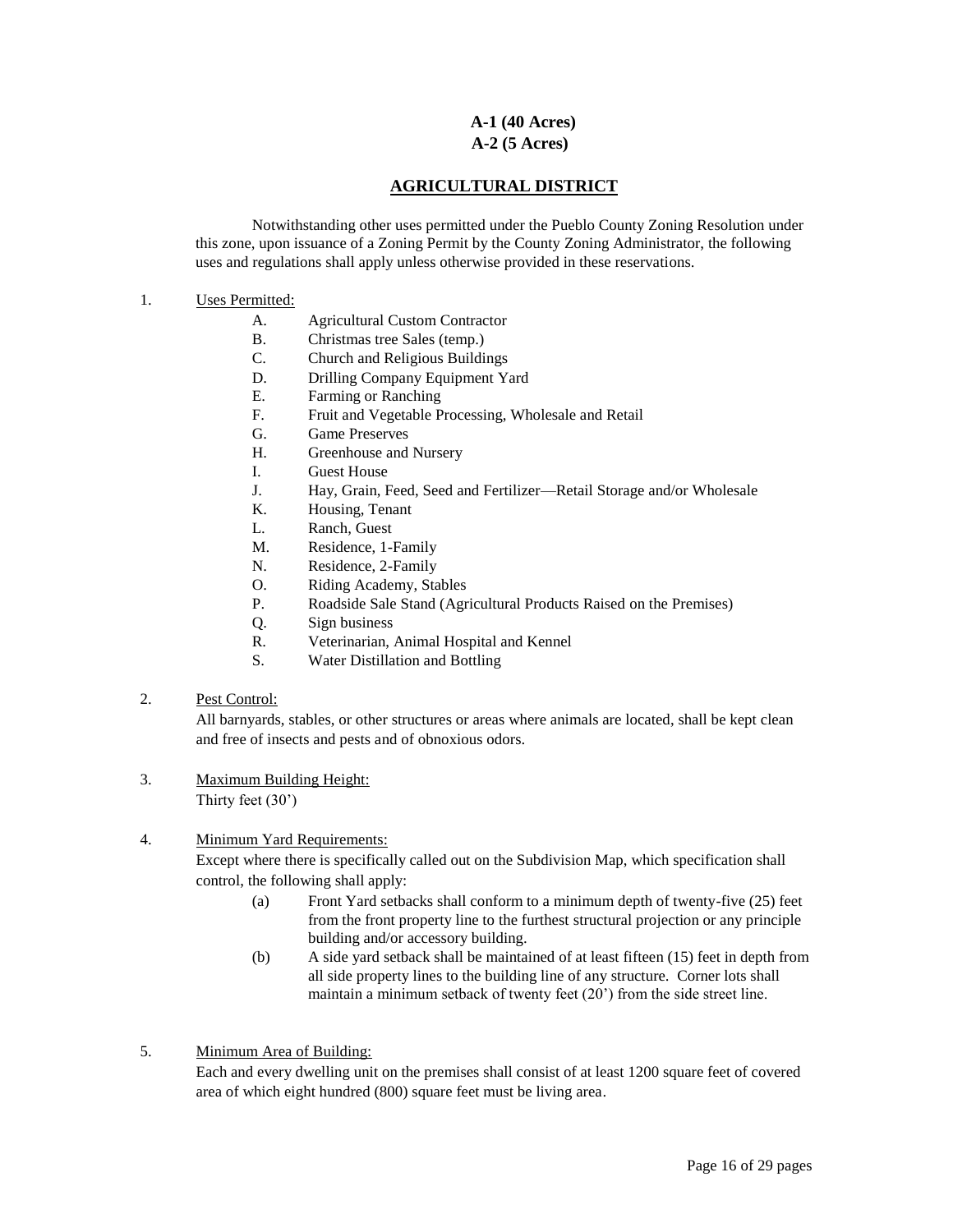### 6. Subdivision of Lots: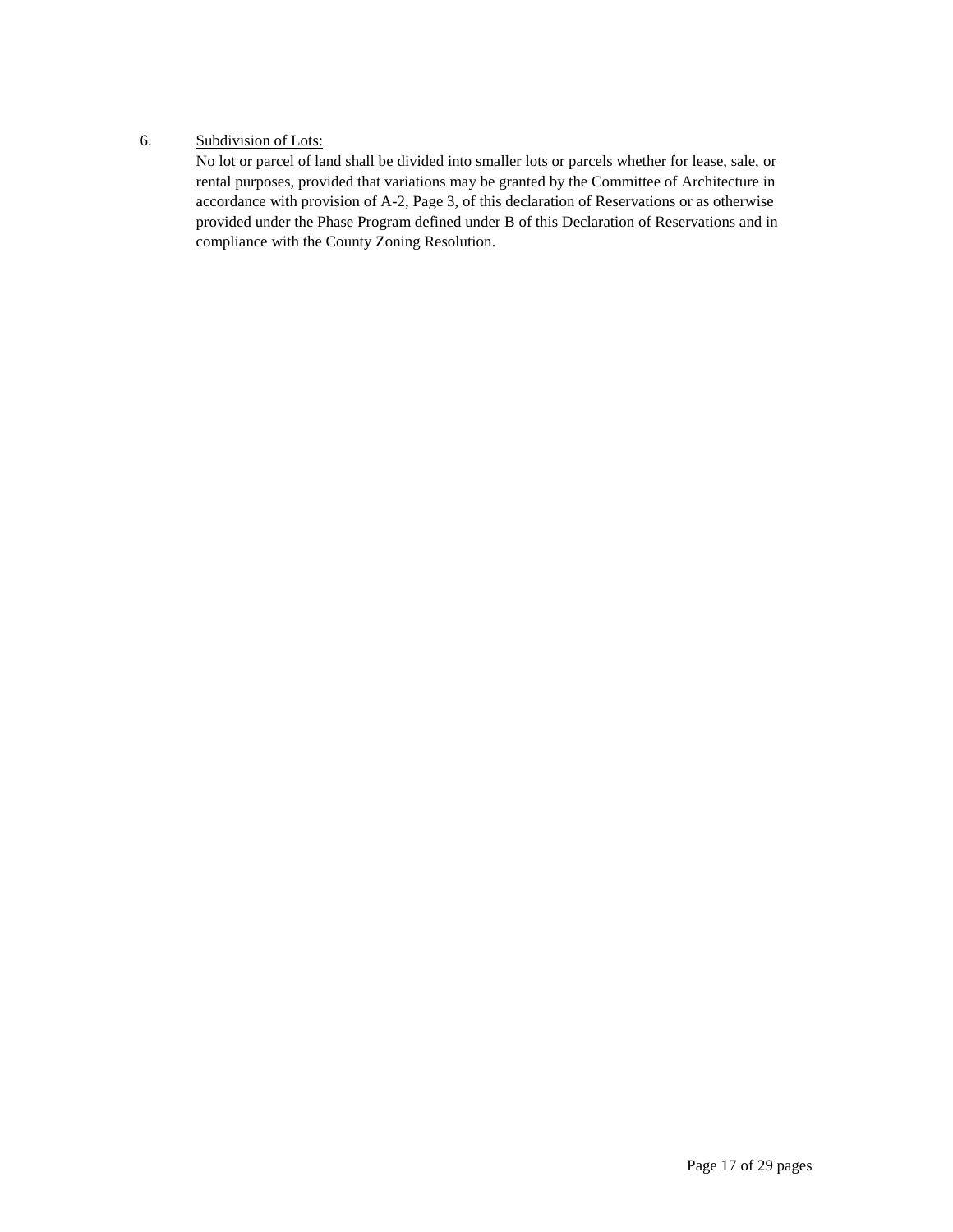### **A-3 (1 Acre) A-4 (1/2 Acre)**

### **RESIDENTIAL-AGRICULTRUAL DISTRICTS**

Notwithstanding other uses permitted under the Pueblo County Zoning Resolution under this zone, upon issuance of a Zoning Permit by the County Zoning Administrator, the following uses and regulations shall apply unless otherwise provided in these reservations.

#### 1. Uses Permitted:

- (a) Any use permitted in the R-1 Area.
- (b) Home occupations.
- (c) One (1) professionally made sign of not to exceed six (6) square feet in area identifying and advertising products produced on the premises, or containing only the name and title or occupation of the occupant.
- (d) Keeping of horses on lots having an area of  $\frac{1}{2}$  acre or more, provided that the number of horses on any one lot or parcel shall not exceed one horse for every one-quarter (1/4) acre, or the keeping of farm animals under recognized youth programs. The keeping of farm animals shall conform to all other provisions of law governing same, and no horses, shall be kept or maintained nor any stable, barn or corral constructed within fifty (50) feet of any dwelling or other building used for human habitation, or within one hundred (100) feet of the front lot line of the lot upon which it is located or within one hundred (100) feet of any public park, school hospital or similar institution.

#### 2. Pest Control:

All barnyards, stables, or other structures or areas where animals are located, shall be kept clean and free of insects and pests and of obnoxious odors.

#### 3. Maximum Building Height: Two levels not to exceed thirty (30) feet.

#### 4. Minimum Yard Requirements:

Except where there is specifically called out on the Subdivision Map, which specification shall control, the following shall apply:

- (a) Front yard setbacks shall conform to a minimum depth of twenty-five (25) feet from the front property line to the furthest structural projection of any principle building and/or any accessory building.
- (b) A side yard setback shall be maintained of at least fifteen (15) feet in depth from all side property lines to the building line of any structure. Corner lots shall maintain a minimum setback of twenty (20) feet from the side street line.
- (c) A rear yard shall be maintained to at least one hundred and fifty (150) feet from the property line to the nearest building line, excepting fences, walls, and hedges when used as a property or boundary line separation.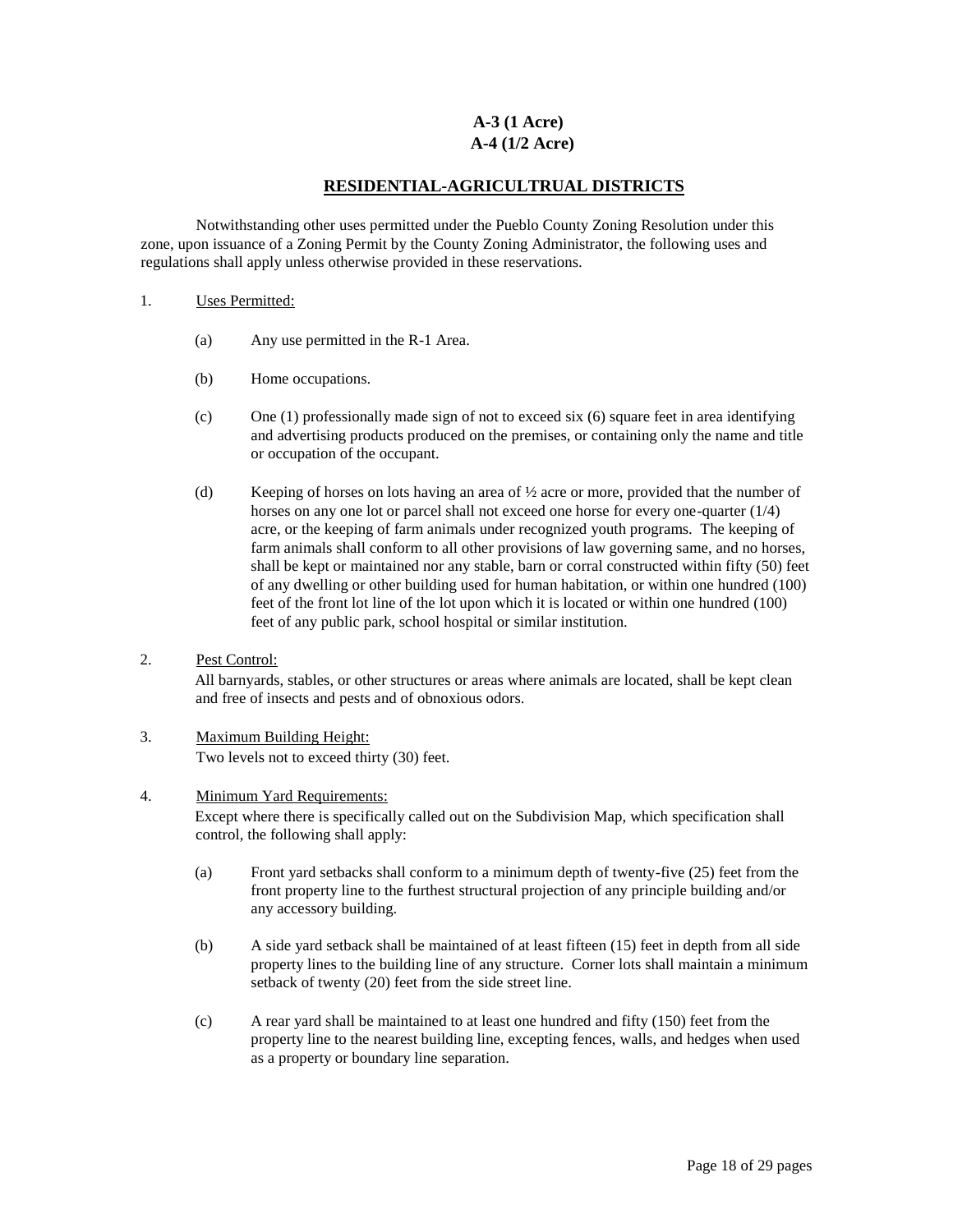### 5. Minimum Area of Building:

Each and every dwelling unit on the premises shall consist of at least 1200 square feet covered are of which eight hundred (800) square feet must be living area.

### 6. Subdivision of Lots: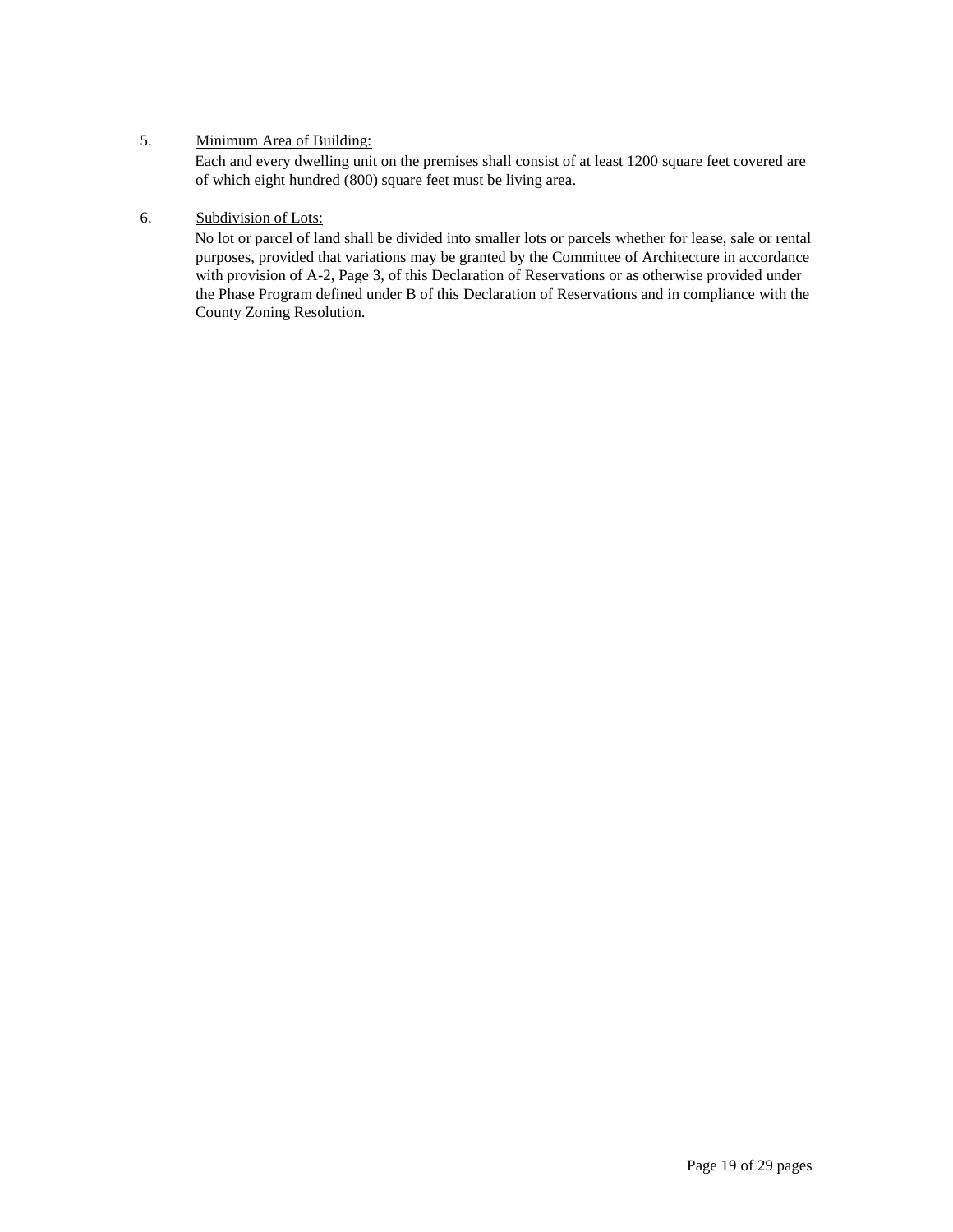#### **B-4-N**

#### **NEIGHBORHOOD BUSINESS DISTRICT**

Notwithstanding other uses permitted under the Pueblo County Zoning Resolution under this zone, upon issuance of a Zoning Permit by the County Zoning Administrator, the following uses and regulations shall apply unless otherwise provided in these reservations.

#### 1. Uses Permitted:

(a) Stores, shops and premises for the conduct of the following types of general retail or wholesale business:

| 1.  | Antiques, sale of              | 15. | Dry Cleaning & Pressing    |
|-----|--------------------------------|-----|----------------------------|
| 2.  | Bakeries, retail               | 16. | Dry Goods                  |
| 3.  | <b>Banks</b>                   | 17. | <b>Employment Agencies</b> |
| 4.  | <b>Barber Shops</b>            | 18. | Fine Arts Galleries        |
| 5.  | <b>Bars</b>                    | 19. | <b>Florists</b>            |
| 6.  | <b>Beauty Shops</b>            | 20. | Food Markets, Groceries    |
| 7.  | <b>Book Stores</b>             | 21. | Jewelry                    |
| 8.  | <b>Cafes or Restaurants</b>    | 22. | Meat Market or Deli.       |
| 9.  | Clothing Shops                 | 23. | <b>Offices</b>             |
| 10. | <b>Clubs</b>                   | 24. | Photographic Studios       |
| 11. | <b>Confectionery Stores</b>    | 25. | Self-service Laundries     |
| 12. | Cocktail Lounges               | 26. | Shoe Sales and Repairs     |
| 13. | Dressmaking or Millinery Shops | 27. | Stationery                 |
| 14. | Drug Stores                    | 28. | Tailor                     |

- (b) Such other types of retail and wholesale businesses including Service Stations shall be permitted where in the sole opinion of the Committee such businesses are compatible with the uses permitted in 1.a. above and with the other businesses conducted or planned for the immediately adjacent areas.
- (c) The operations from such stores, shops or businesses shall be conducted entirely within an enclosed building.
- (d) Any exterior sign displayed shall pertain only to a use conducted within the building. The design of such signs shall be approved by the Committee of Architecture prior to their construction and comply with the Pueblo County Zoning Resolution.
- (e) The accessory buildings and structures necessary to such uses located on the same lot or parcel of land.

#### 2. Maximum Building Height: Two levels not to exceed thirty-five (35) feet.

3. Storage of Materials:

The storage of supplies and equipment, boxes, refuse, trash, materials, machinery or machinery parts, or other items that may in appearance detract from the aesthetic values of the property, shall be so placed and stored to be concealed from the public right of way.

4. Maximum Area of Building:

Building area is that area within building setbacks.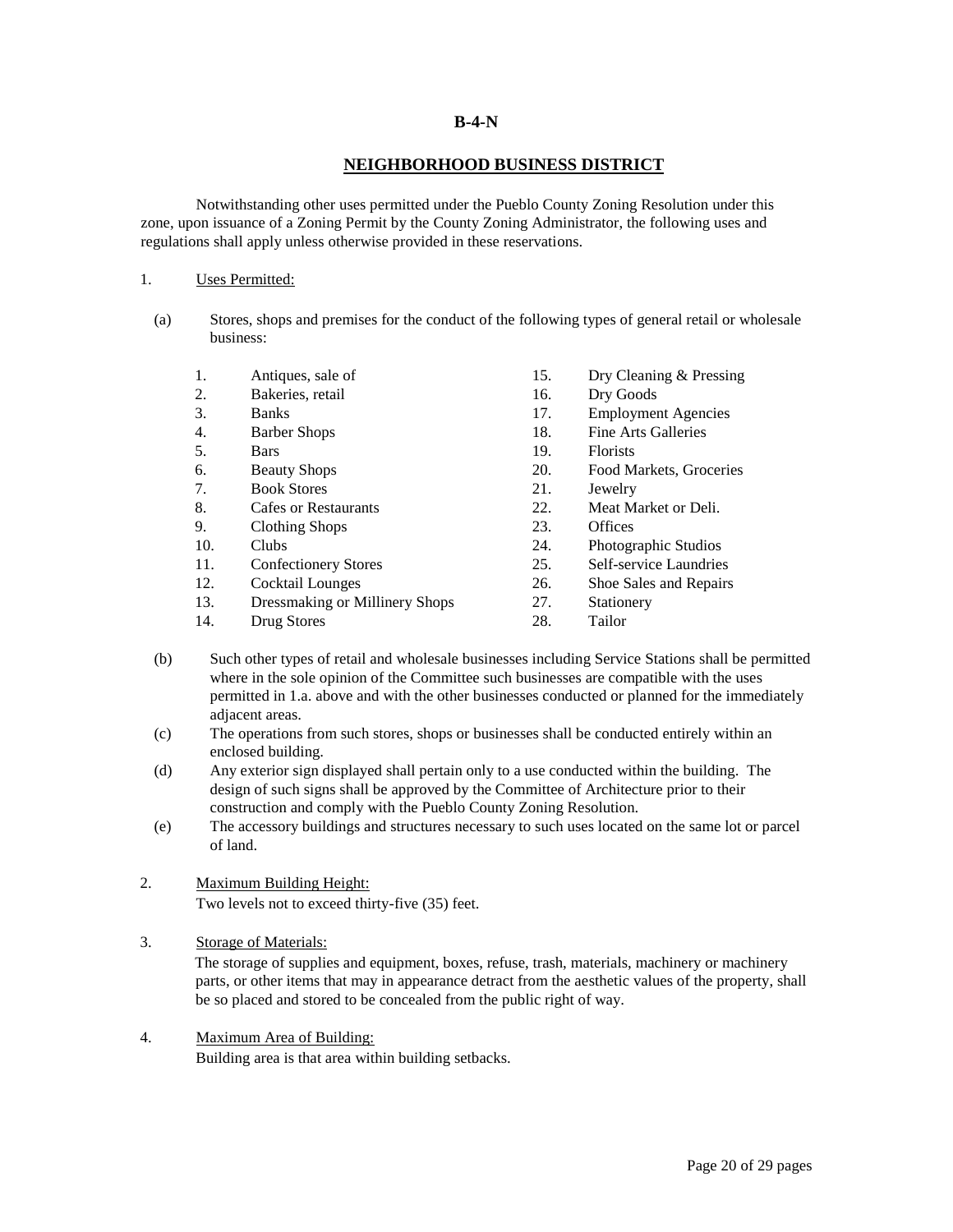#### 5. Automobile Parking Requirements:

No automobile parking space need be provided on the lots where such area has been reserved as described on the face of the recorded Reservations for the tract and the area so described shall be set aside as an easement for ingress, egress, public utilities, driveways, walkways and parking to be used IN COMMON WITH OTHERS.

Where a common parking area has not been so reserved there shall be provided upon each individual lot one off street parking space for each 250 square feet of floor space constructed on the said lot. The area so designated from time to time as parking area by the lot owner in plans submitted to and approved by the Committee of Architecture shall be the parking area with respect to said lots so covered, and there is hereby reserved with respect to said parking area an easement for ingress, egress, driveways, walkways and parking areas to be used IN COMMON WITH THE PARKING AREA OF ALL OTHER COMMERCIAL LOTS.

## 6. Loading Space:

There shall be provided adequate loading space on private property for standing and for loading and unloading service for any commercial use involving the receipt or distribution by vehicles of materials or merchandise. Such loading space shall be of such size, and so located and designed as to avoid undue interference with the use of public streets and alleys, and shall be graded and surfaced to provide proper drainage and prevent dust arising therefrom and comply with the Pueblo County Zoning Resolution.

### 7. Subdivision of Lots: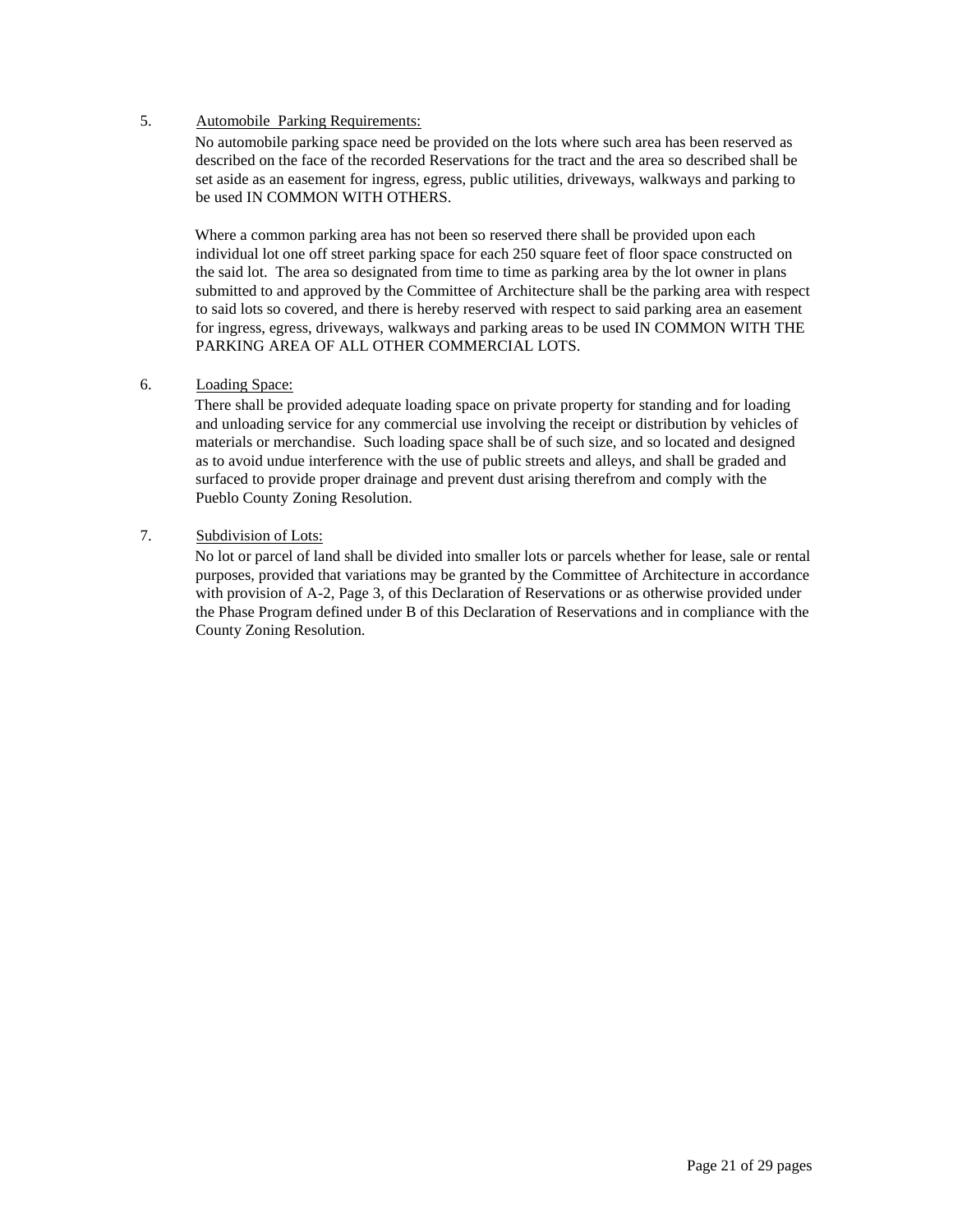#### **COMMUNITY BUSINESS DISTRICT**

Notwithstanding other uses permitted under the Pueblo County Zoning Resolution under this zone, upon issuance of a Zoning Permit by the County Zoning Administrator, the following uses and regulations shall apply unless otherwise provided in these reservations.

#### 1. Uses Permitted:

- (a) Any use permitted in the B-4-N Area.
- (b) All retail and personal service uses upon issuance of a zoning permit by the County Zoning Administrator.
- (c) Such other types of retail and wholesale businesses including Service Stations shall be permitted where in the sole opinion of the Committee such businesses are compatible with the uses permitted in  $1(b)$  above and with the other businesses conducted or planned for the immediately adjacent areas.
- (d)

The accessory buildings and structures necessary to such use located on the same lot or parcel of land.

(e) Any exterior sign displayed shall pertain only to a use conducted within the building. The design of such signs shall be approved by the Committee of Architecture prior to their construction.

### 2. Maximum Building Height: Two levels not to exceed thirty-five (35) feet.

#### 3. Storage of Material:

The storage of supplies and equipment, boxes, refuse, trash, materials, machinery or machinery parts, or other items that shall in appearance detract from the aesthetic values of the property, shall be so placed and stored to be concealed from view from the general public.

#### 4. Maximum Area of Building:

Building area is that area within building setbacks.

### 5. Automobile Parking Requirements:

No automobile parking space need be provided on the lots where such area has been reserved as described on the face of the recorded Reservations for the tract and the area so described shall be set aside as an easement for ingress, egress, public utilities, driveways, walkways, and parking to be used IN COMMON WITH OTHERS. Where a common parking area has been so reserved there shall be provided upon each individual lot one off street parking space for each 250 square feet of floor space constructed on the said lot. The area so designated from time to time as parking area by the lot owner in plans submitted to and approved by the Committee of Architecture shall be the parking area with respect to the lot or lots so covered and there is hereby reserved with respect to said parking area an easement for ingress, egress, driveways, walkways and parking areas to be used IN COMMON WITH THE PARKING AREA OF ALL OTHER COMMERCIAL LOTS.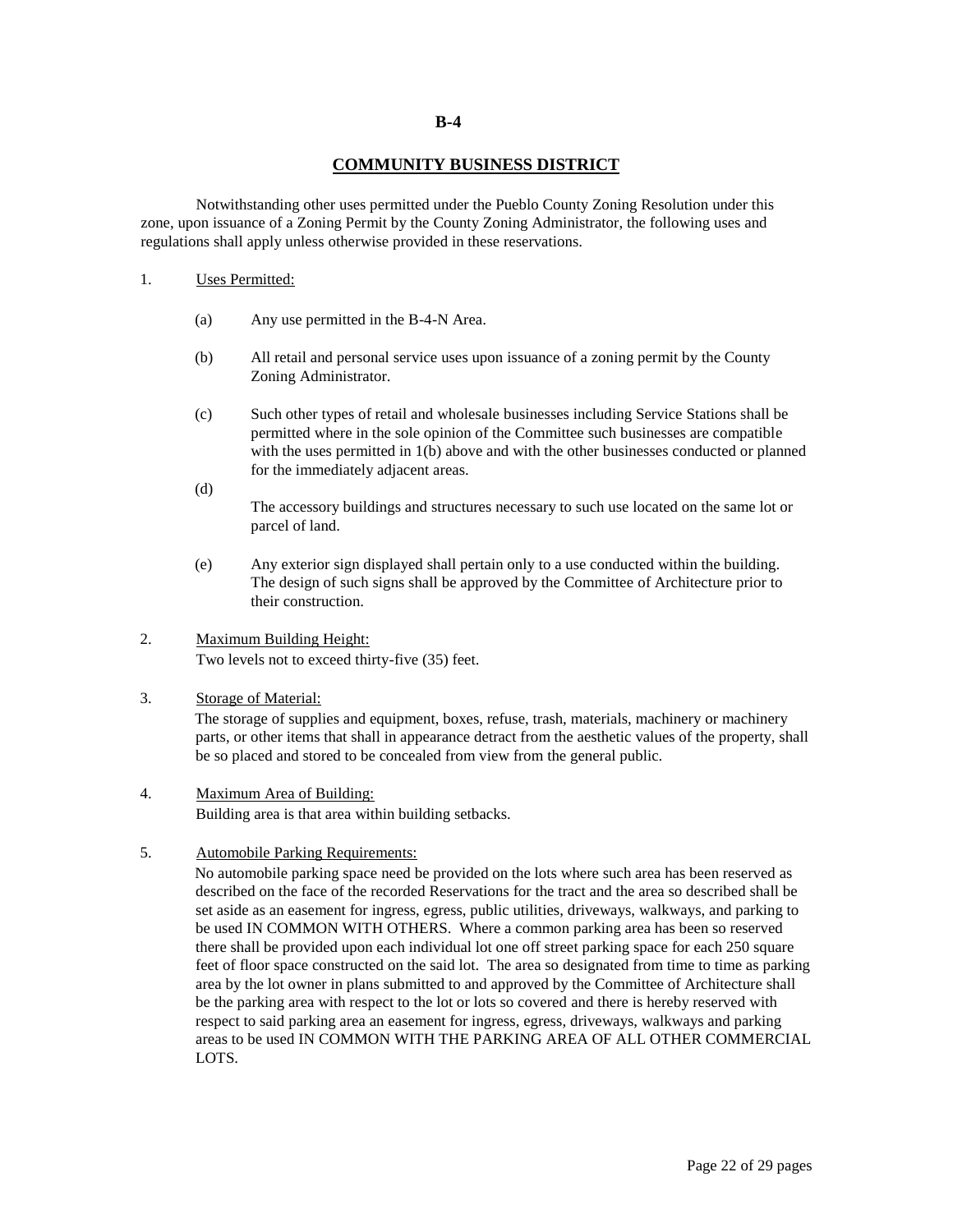### 6. Loading Space:

There shall be provided adequate loading space on private property for standing and for loading and unloading service for any commercial use involving the receipt or distribution by vehicles of materials or merchandise. Such loading space shall be of such size, and so located and designed as to avoid undue interference with the use of public streets and alleys, and shall be graded and surfaced to provide property drainage and prevent dust arising therefrom.

## 7. Subdivision of Lots: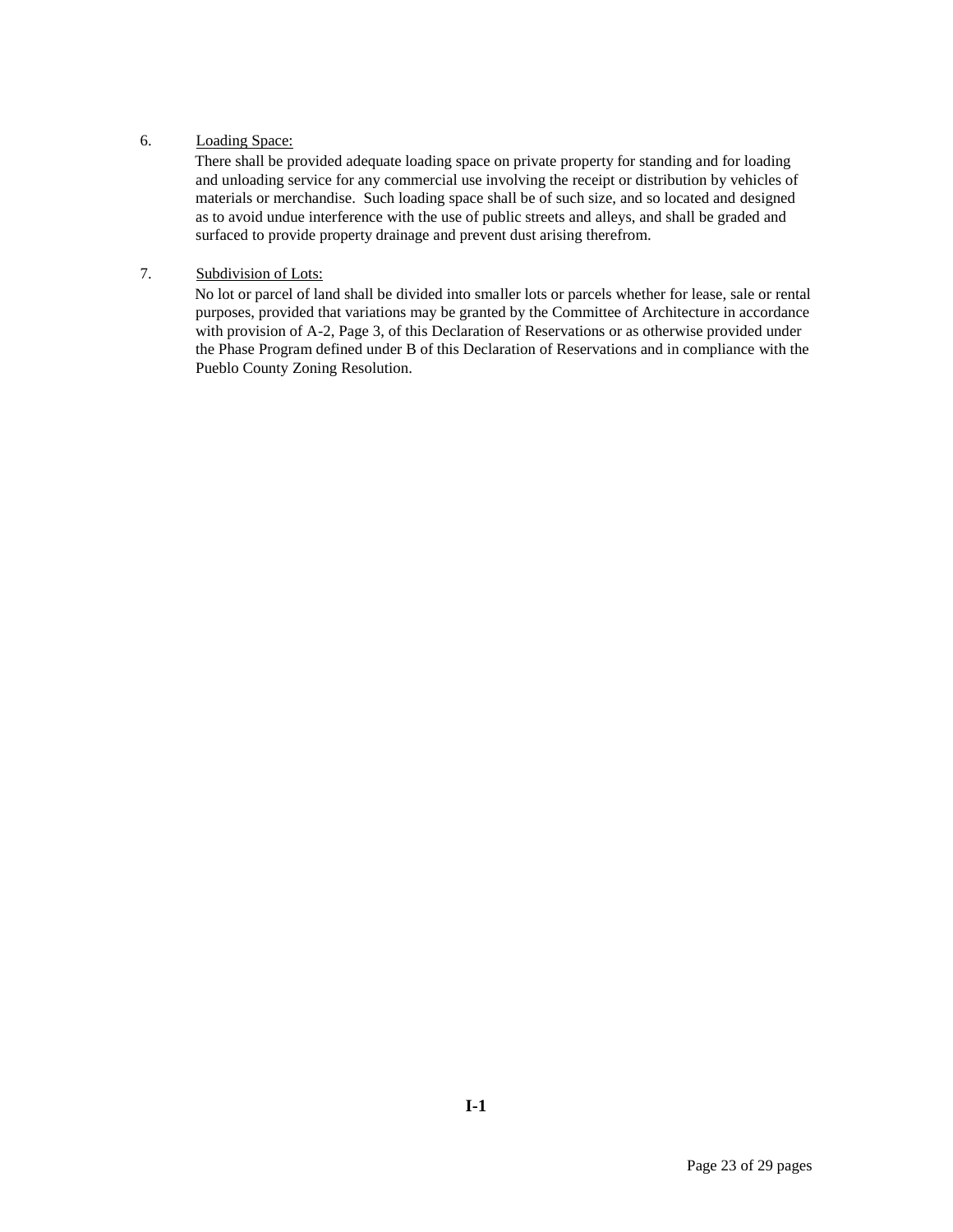## **SPECIAL INDUTRIAL DISTRICT**

Notwithstanding other uses permitted under the Pueblo county Zoning Resolution under this zone, upon issuance of a Zoning Permit by the County Zoning Administrator, the following uses and regulations shall apply unless otherwise provided in these reservations.

#### 1. USES

All uses as outlined under Section 12 of the current Pueblo County Zoning Resolution are permitted upon issuance of a zoning permit by the County Zoning Administrator subject to the conditions of this regulation.

### 2. SIMILAR USES PERMITTED BY COMMITTEE DETERMINATION

The Committee may permit any other uses which it may determine to be similar to those listed above, in conformity with the intent and purpose of this Regulation, and not more obnoxious or detrimental to the public health, safety, and welfare, or to other uses permitted in this Regulation, subject to the approval of the County Planning Commission.

### 3. MAXIMUM AREA OF BUILDING

Lot area coverage by main buildings or structures shall not exceed twenty-five (25) percent of the total area.

### 4. BUILDING HEIGHT

No structure shall exceed forty-five (45) feet in height, subject to limitations of Airfield District, if applicable.

### 5. STORAGE OF MATERIALS

The storage of supplies and equipment, boxes, refuse, trash, materials, machinery or machinery parts, or other items that shall in appearance detract from the aesthetic values of the property, shall be so placed and stored to be concealed from view from the public right of way.

#### 6. SUBDIVISION OF LOTS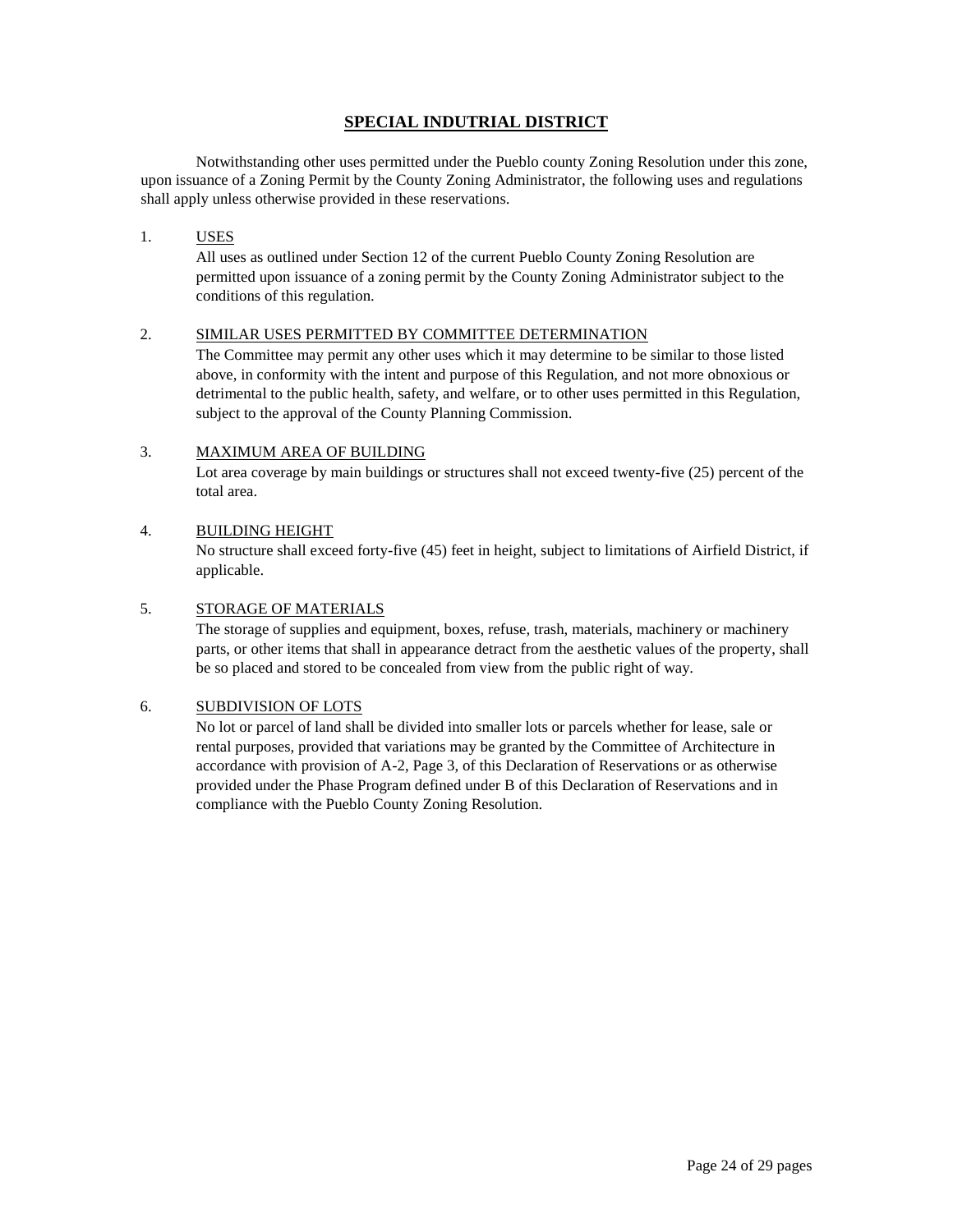### **I-2 LIGHT INDUSTRIAL DISTRICT**

Notwithstanding other uses permitted under the Pueblo County Zoning Resolution under this zone, upon issuance of a Zoning Permit by the County Zoning Administrator, the following uses and regulations shall apply unless otherwise provided in these reservations.

#### 1. USES

All uses as outlined under Section 13 of the Pueblo County Zoning Resolution are permitted upon issuance of a Zoning Permit by the County Zoning Administrator subject to the conditions of this regulation.

#### 2. SIMILAR USES PERMITTED BY COMMITTEE DETERMINATION

The Committee may permit any other uses which it may determine to be similar to those listed above, in conformity with the intent and purpose of this Regulation, and not more obnoxious or detrimental to the public health, safety, and welfare, or to other uses permitted in this Regulation, subject to the approval of the County Planning Commission.

#### 3. MAXIMUM AREA OF BUILDING

Lot area coverage by buildings or structures shall not exceed sixty (60) percent of the total lot area.

#### 4. BUILDING HEIGHT

Building height shall remain unrestricted subject to limitations of Airfield District, if applicable.

#### 5. STORAGE OF MATERIALS

The storage of supplies and equipment, boxes, refuse, trash, materials, machinery or machinery parts, or other items that shall in appearance detract from the aesthetic values of the property, shall be so placed and stored to be concealed from view from the public right of way.

#### 6. SUBDIVISION OF LOTS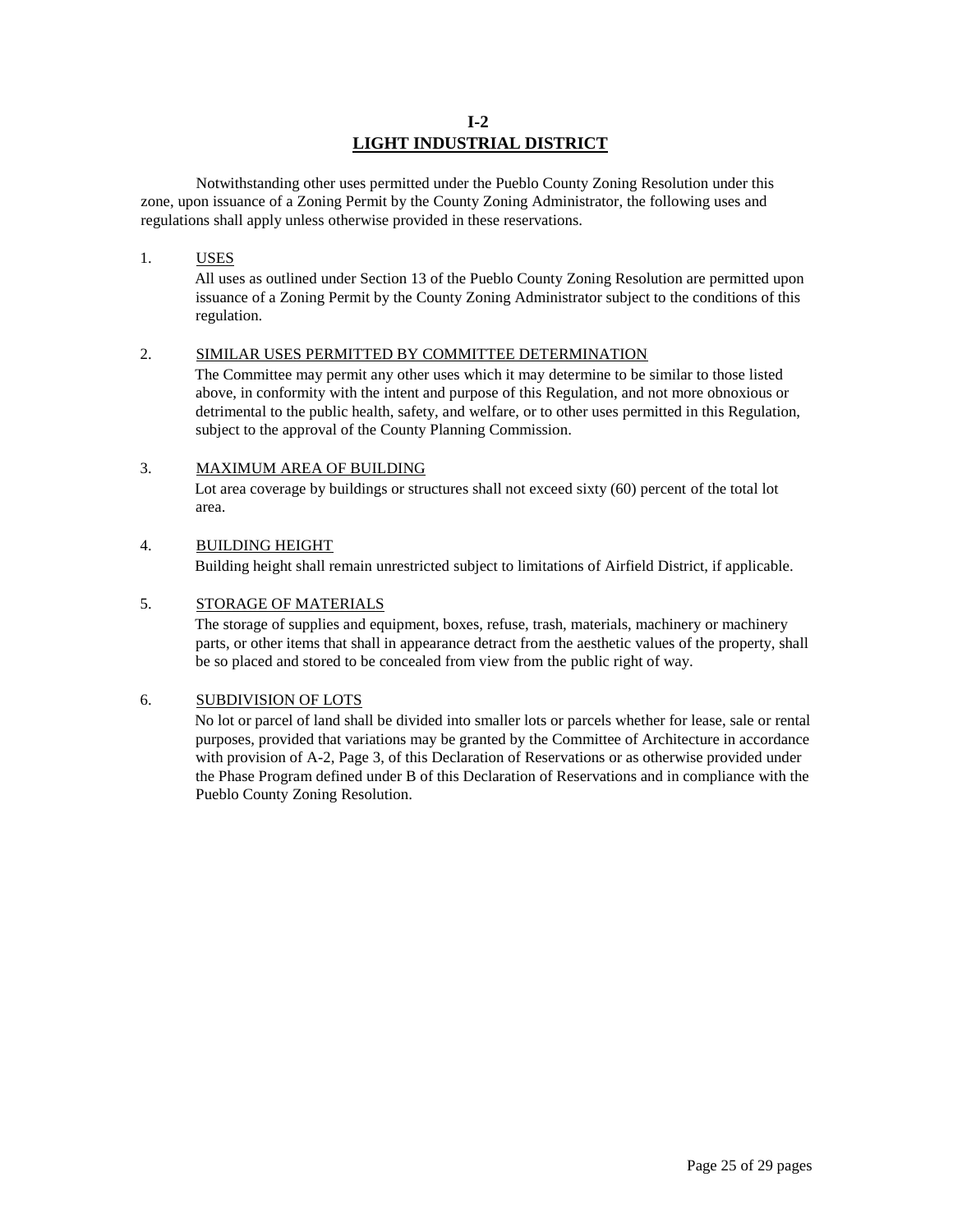## **I-3 HEAVY INDUSTRIAL DISTRICT**

Notwithstanding other uses permitted under the Pueblo County Zoning Resolution under this zone, upon issuance of a Zoning Permit by the County Zoning Administrator, the following uses and regulations shall apply unless otherwise provided in these reservations.

#### 1. USES

All uses as outlined under Section 14 of the Pueblo County Zoning Resolution are permitted upon issuance of a zoning permit by the County Zoning Administrator subject to the conditions of this regulation.

#### 2. SIMILAR USES PERMITTED BY COMMITTEE DETERMINATION

The Committee may permit any other uses which it may determine to be similar to those listed above, in conformity with the intent and purpose of this Regulation, and not more obnoxious or detrimental to the public health, safety, and welfare, or to other uses permitted in this Regulation, subject to the approval of County Planning Commission.

## 3. MAXIMUM AREA OF BUILDING

Lot area coverage by buildings or structures shall not exceed sixty (60) percent of the total lot area.

#### 4. BUILDING HEIGHT

Building height shall remain unrestricted subject to limitations of Airfield District, if applicable.

#### 5. STORAGE OF MATERIALS

The storage of supplies and equipment, boxes, refuse, trash, materials, machinery or machinery parts, or other items that shall in appearance detract from the aesthetic values of the property, shall be so placed and stored to be concealed from view from the public right of way.

#### 6. SUBDIVISION OF LOTS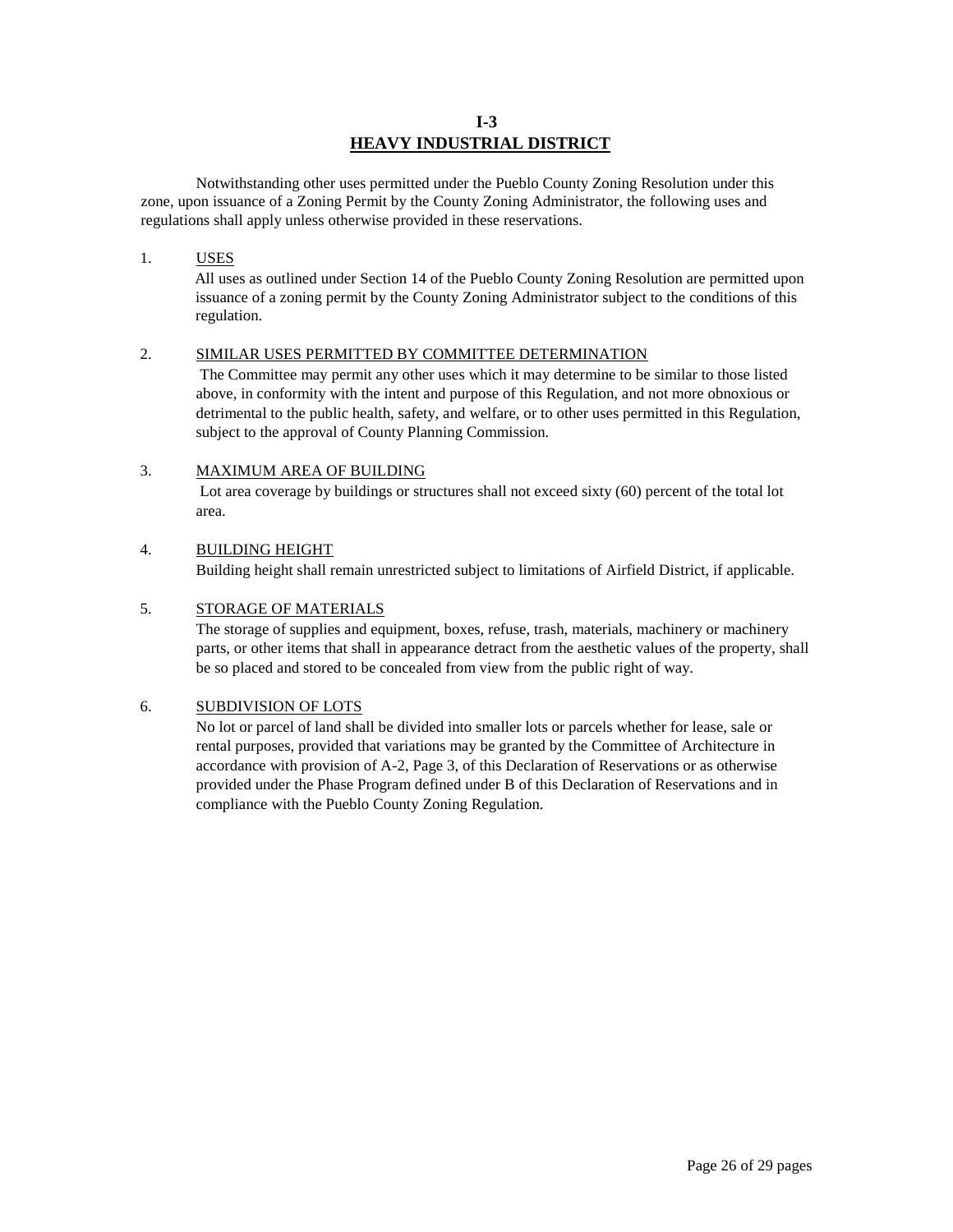## **F. GENERAL PROVISIONS**

#### 1. Duration

The covenants and conditions of this Declaration shall run with the land and shall be binding upon all parties and all persons claiming under them for a period of twenty-five (25) years from the date these covenants and conditions are recorded, after which time the covenants and conditions shall be automatically extended for successive periods of ten (10) years unless an instrument signed by a majority of the then owners of the lots has been recorded agreeing to change the covenants and conditions in whole or in part.

#### 2. Notices

Any notice required to be sent to any owner under the provision of this Declaration shall be deemed to have been properly sent when mailed postpaid, to the last known address of the person who appears as owner on the records of Declarant at the time of such mailing.

#### 3. Severability

In the event that any of the provisions of this Declaration in each area of Land Use Regulations conflict with any other of the sections therein, the more restrictive of the two shall govern. If any paragraph, section, sentence, clause or phrase of the conditions and covenants herein contained shall be or become illegal, null, or void, for any reason or shall be held by any court of competent jurisdiction to be illegal, null, or void, the remaining paragraphs, sections, sentences, clauses or phrases herein contained shall not be affected thereby. It is hereby declared that those conditions and covenants herein contained would have been and are imposed and each paragraph, section, sentence, clause or phrase thereof, irrespective of the fact that any one or more other paragraphs, sections, sentences, clauses or phrases are or shall become or be illegal, null or void.

#### 4. Enforcement

If any owner of any lot in said property or his heirs, or assigns, shall violate or attempt to violate any of the conditions or covenants herein, it shall be lawful for any other person or persons owning any other lots in said property to prosecute any proceeding at law or in equity against the person or persons violating or attempting to violate any such conditions or covenants and either to prevent him or them from so doing or to recover damages or other dues for each violation.

In order to enhance and protect the value of the lots described herein the right to prosecute any proceeding at law or in equity against any person or persons violating or attempting to violate any Conditions either to prevent such violations or to recover damages or other dues from each violation is also expressly reserved to Declarant, its successors or assigns whether or not Declarant is a lot owner. This reservation shall terminate when improvements have been erected in conformance with these Conditions on 90% of the lots in this subdivision.

Provided, however, that a breach of any of the foregoing conditions or covenants shall not in any way effect any valid mortgage or lien made in good faith and for value and not made for the purpose of defeating the purposes of such reservations and restrictions.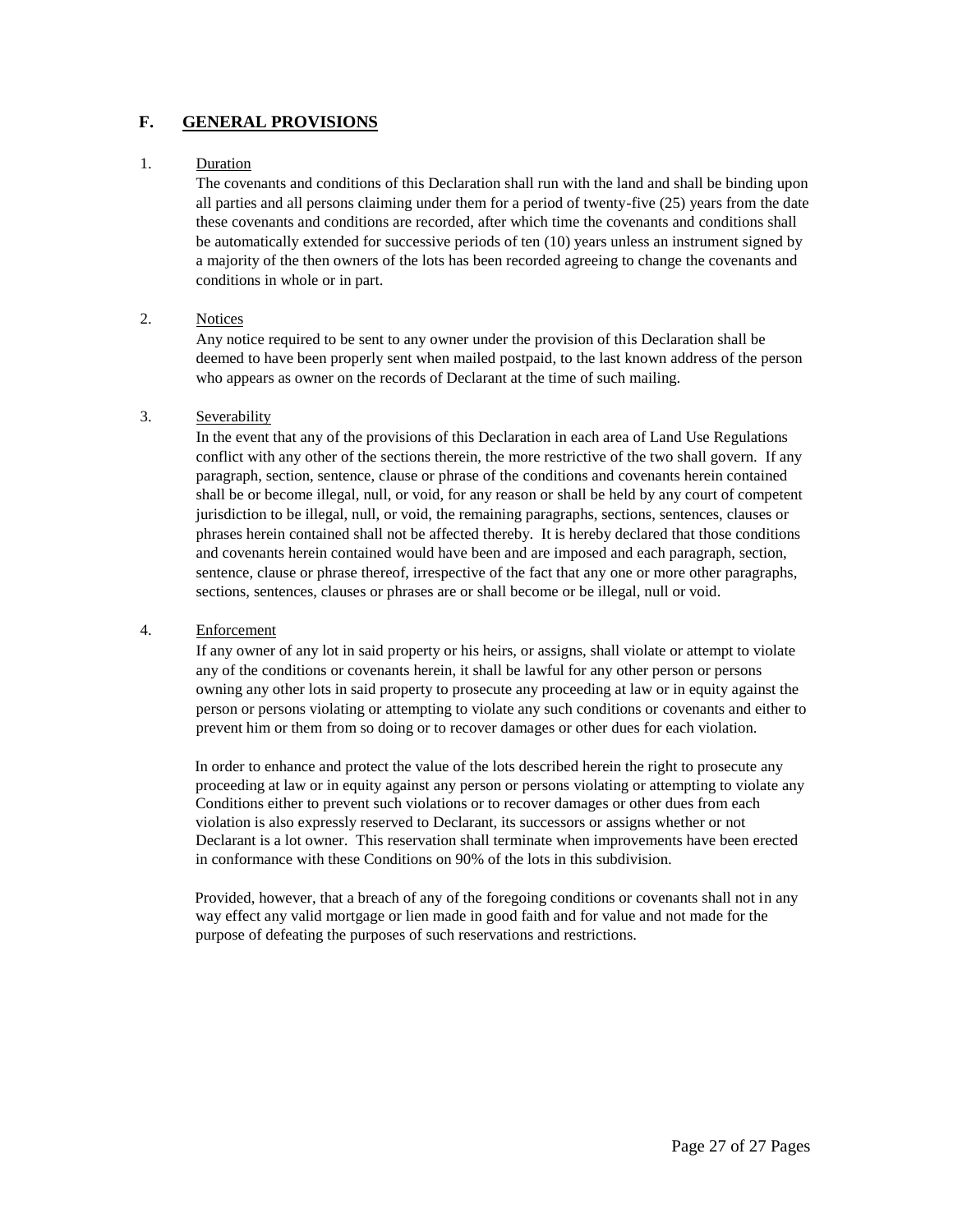# **SUPPLEMENT - RESOLUTIONS**

Resolutions are used by the Committee of Architecture as a means of identifying standards for construction that were not considered when the original covenants were filed. A resolution is not a change to the covenants, only a tool that the Committee references in accordance with good planning. Full copies of the Resolutions are available at the Pueblo West Metro District offices.

### Resolution 78-2

Approved and adopted 8/23/78, Resolution 78-2 defines noxious weeds that measure more than 12" in height as being a nuisance.

### Resolution 90-1

Approved and adopted on 1/24/1990, Resolution 90-1 defines the application process and criteria for the placement of radio antennas, including ham radio antennas, to be placed in residential neighborhoods. Antennas cannot be more that 40' in height, must be located behind the rear wall line of the residence, and requires an application and approval prior to placement.

### Resolution 96-2

Approved and adopted 6/13/1996, Resolution 96-2 defines how PWCOA measures height of structures. Measurements are taken from lowest exposed ground to highest peak of any structure.

#### Resolution 99-1

Approved and adopted 7/8/1999, Resolution 99-1 defines restrictions and direction in storage of recreational vehicles and boats on residential property in Pueblo West.

#### Resolution 2002-1

Approved and adopted 12/6/2002, Resolution 2002-1 defines the restriction of Pot Belly pigs as barnyard animals that are restricted from all property in Pueblo West unless confirmed as a youth project.

#### Resolution 2007-1

Approved and adopted 1/11/2007, Resolution 2007-1 defines the guidelines for the placement and application for solar panels.

#### Resolution 2009-1

Approved and adopted 1/22/2009, Resolution 2009-1 defines the guidelines for the placement and application for residential wind turbines.

## Resolution 2014-1

Approved and adopted 6/12/2014, Resolution 2014-1 defines the restricted use of signage painted on buildings and murals.